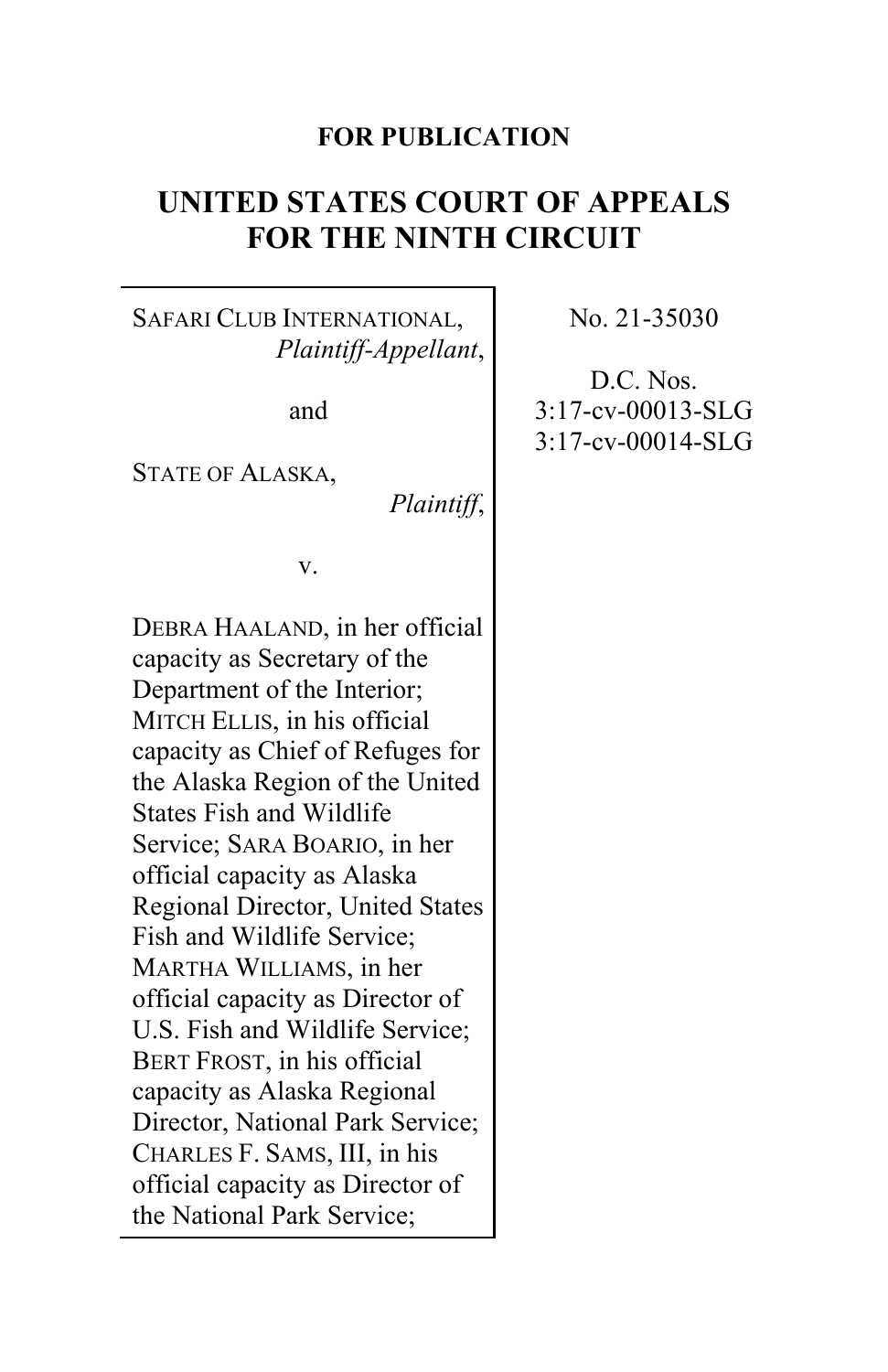UNITED STATES FISH AND WILDLIFE SERVICE; NATIONAL PARK SERVICE; U.S. DEPARTMENT OF THE INTERIOR, *Defendants-Appellees*,

ALASKA WILDLIFE ALLIANCE; ALASKANS FOR WILDLIFE; FRIENDS OF ALASKA NATIONAL WILDLIFE REFUGES; DENALI CITIZENS COUNCIL; COPPER COUNTRY ALLIANCE; KACHEMAK BAY CONSERVATION SOCIETY; DEFENDERS OF WILDLIFE; NATIONAL PARKS CONSERVATION ASSOCIATION; NATIONAL WILDLIFE REFUGE ASSOCIATION; NORTHERN ALASKA ENVIRONMENTAL CENTER; THE WILDERNESS SOCIETY, INC.; WILDERNESS WATCH; SIERRA CLUB; CENTER FOR BIOLOGICAL DIVERSITY; THE HUMANE SOCIETY OF THE UNITED STATES,

*Intervenor-Defendants-Appellees.*

STATE OF ALASKA, *Plaintiff-Appellant*,

and

No. 21-35035

D.C. Nos. 3:17-cv-00013-SLG 3:17-cv-00014-SLG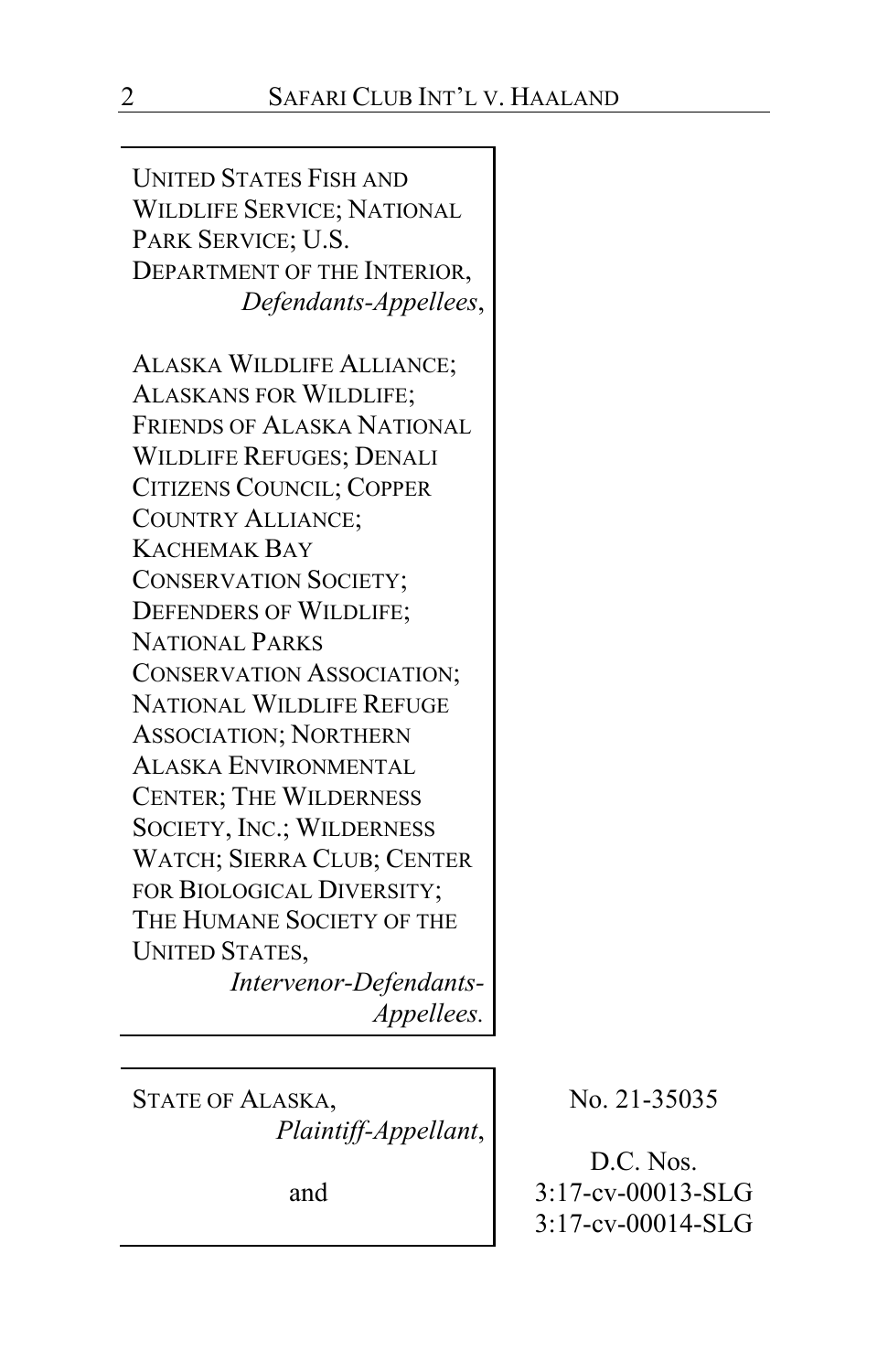| SAFARI CLUB INTERNATIONAL,<br>Plaintiff,                                                                                                                                                                                                                                                                                                                                                                                                                                                                                                                                                                                                                                                                                                                                                                                           | <b>OPINION</b> |
|------------------------------------------------------------------------------------------------------------------------------------------------------------------------------------------------------------------------------------------------------------------------------------------------------------------------------------------------------------------------------------------------------------------------------------------------------------------------------------------------------------------------------------------------------------------------------------------------------------------------------------------------------------------------------------------------------------------------------------------------------------------------------------------------------------------------------------|----------------|
| v.                                                                                                                                                                                                                                                                                                                                                                                                                                                                                                                                                                                                                                                                                                                                                                                                                                 |                |
| DEBRA HAALAND, in her official<br>capacity as Secretary of the<br>Department of the Interior;<br>MITCH ELLIS, in his official<br>capacity as Chief of Refuges for<br>the Alaska Region of the United<br><b>States Fish and Wildlife</b><br>Service; SARA BOARIO, in her<br>official capacity as Alaska<br>Regional Director, United States<br>Fish and Wildlife Service;<br>MARTHA WILLIAMS, in her<br>official capacity as Director of<br>U.S. Fish and Wildlife Service;<br>BERT FROST, in his official<br>capacity as Alaska Regional<br>Director, National Park Service;<br>CHARLES F. SAMS, III, in his<br>official capacity as Director of<br>the National Park Service;<br><b>UNITED STATES FISH AND</b><br><b>WILDLIFE SERVICE; NATIONAL</b><br>PARK SERVICE; U.S.<br>DEPARTMENT OF THE INTERIOR,<br>Defendants-Appellees, |                |
| AT A OIZ A WIT IN THE ATTIANCE                                                                                                                                                                                                                                                                                                                                                                                                                                                                                                                                                                                                                                                                                                                                                                                                     |                |

ALASKA WILDLIFE ALLIANCE; ALASKANS FOR WILDLIFE; FRIENDS OF ALASKA NATIONAL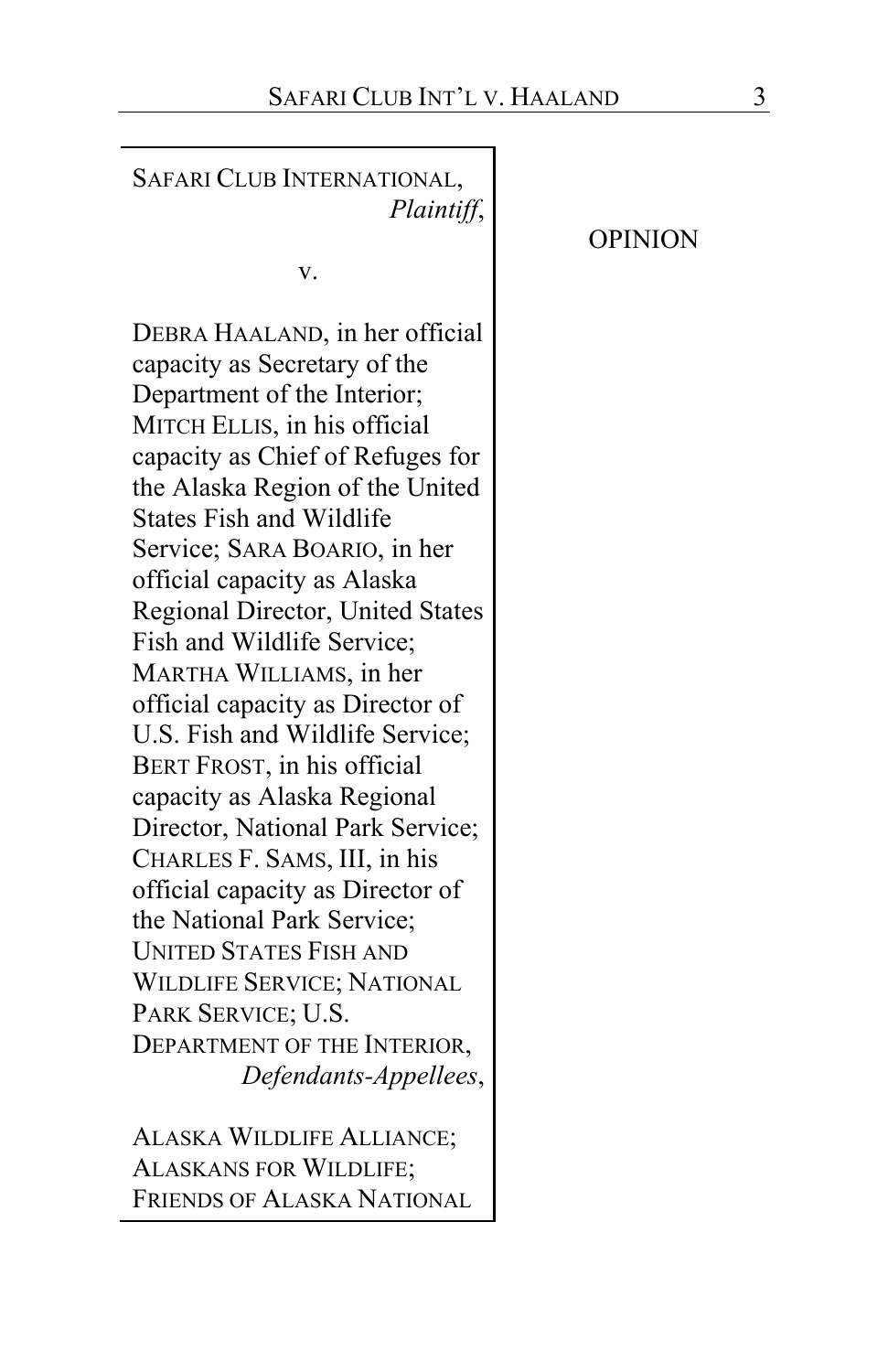WILDLIFE REFUGES; DENALI CITIZENS COUNCIL; COPPER COUNTRY ALLIANCE; KACHEMAK BAY CONSERVATION SOCIETY; DEFENDERS OF WILDLIFE; NATIONAL PARKS CONSERVATION ASSOCIATION; NATIONAL WILDLIFE REFUGE ASSOCIATION; NORTHERN ALASKA ENVIRONMENTAL CENTER; THE WILDERNESS SOCIETY, INC.; WILDERNESS WATCH; SIERRA CLUB; CENTER FOR BIOLOGICAL DIVERSITY; THE HUMANE SOCIETY OF THE UNITED STATES,

*Intervenor-Defendants-Appellees.*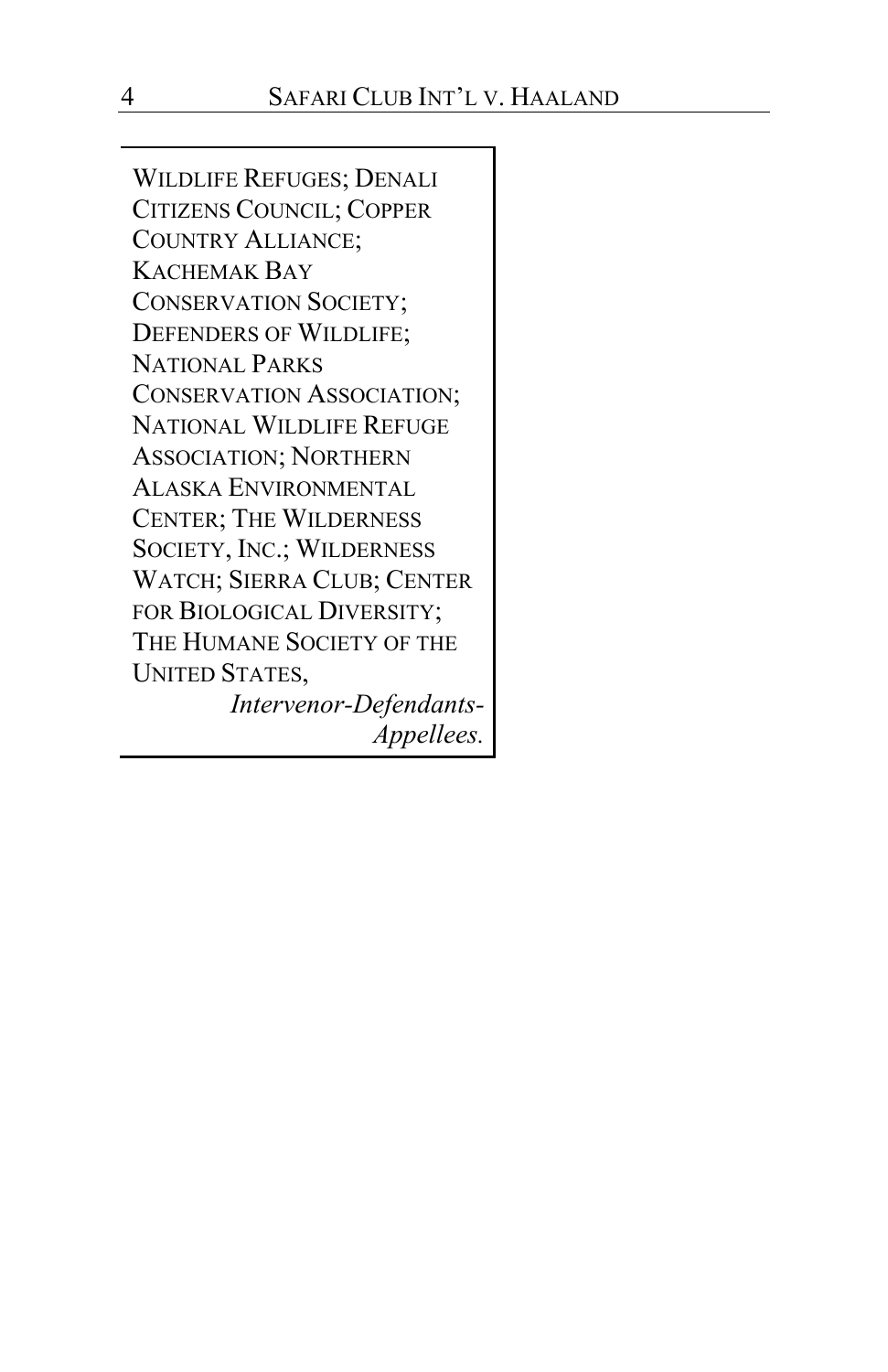Appeal from the United States District Court for the District of Alaska Sharon L. Gleason, Chief District Judge, Presiding

Argued and Submitted February 18, 2022 San Francisco, California

Filed April 18, 2022

Before: Ronald M. Gould and Johnnie B. Rawlinson, Circuit Judges, and Jennifer G. Zipps,**[\\*](#page-4-0)** District Judge.

Opinion by Judge Gould

## **SUMMARY[\\*\\*](#page-4-1)**

#### **Environmental Law**

The panel affirmed the district court's summary judgment in favor of the U.S. Fish and Wildlife Service (the "Service") in cases brought by the State of Alaska and Safari Club International ("plaintiffs") alleging that the Service violated federal environmental laws by enacting the Kenai Rule, which limits certain hunting practices approved by the State in the Kenai National Wildlife Refuge near Anchorage, Alaska.

<span id="page-4-0"></span>**<sup>\*</sup>** The Honorable Jennifer G. Zipps, United States District Judge for the District of Arizona, sitting by designation.

<span id="page-4-1"></span>**<sup>\*\*</sup>** This summary constitutes no part of the opinion of the court. It has been prepared by court staff for the convenience of the reader.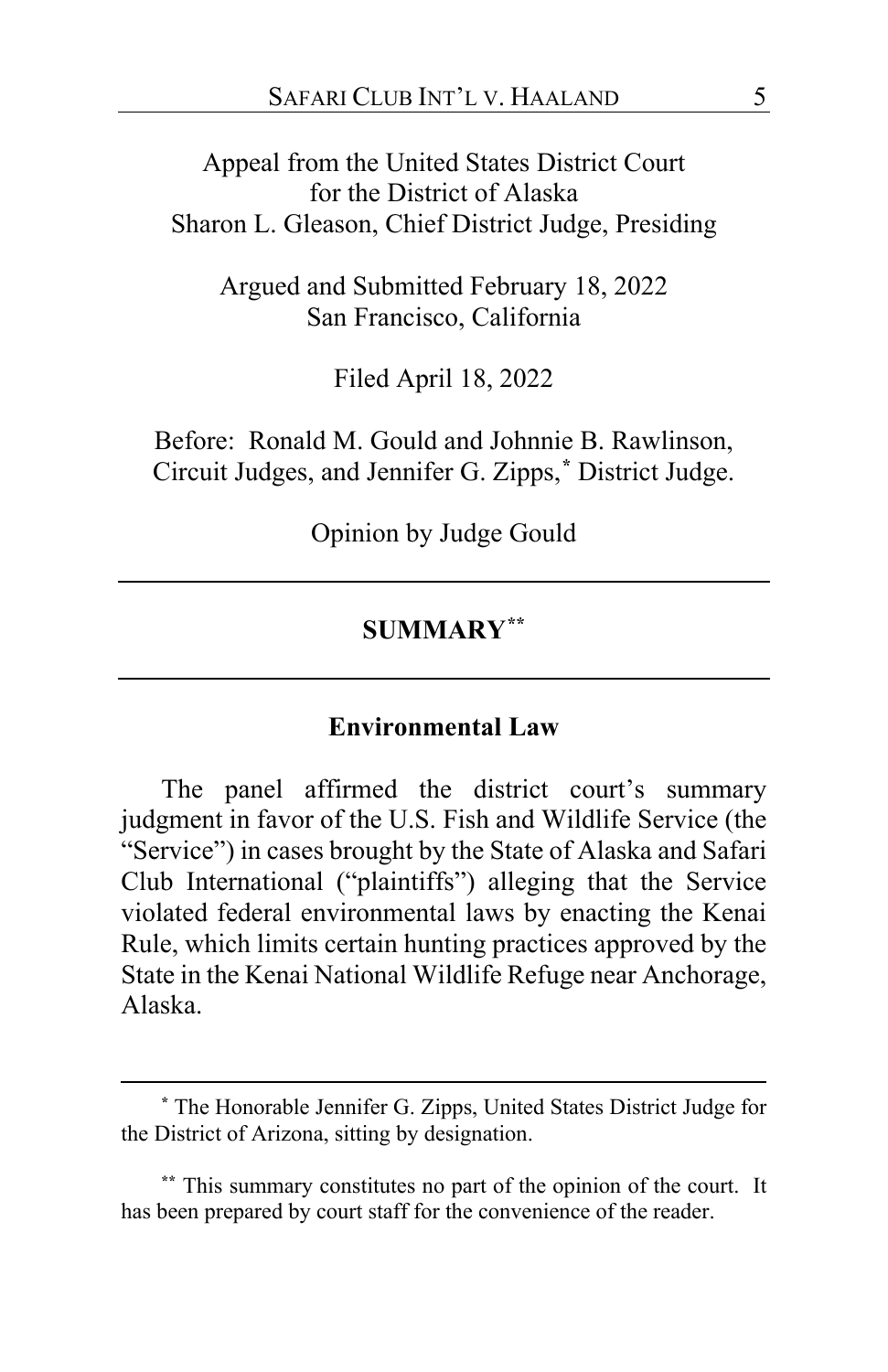In May 2016, the Service published a final rule – the Kenai Rule – codifying its ban on baiting of Kenai Refuge brown bears, and its closing of the Skilak Wildlife Recreation Area ("Skilak WRA") to coyote, wolf, and lynx hunts.

The panel held that the Alaska National Interest Lands Conservation Act ("ANILCA") preserved the federal government's plenary power over public lands in Alaska. The panel rejected plaintiffs' two arguments that the Service exceeded its statutory authority in enacting the Kenai Rule. First, they asserted that the Alaska Statehood Act and ANILCA stripped the Service of the power to restrict the means, methods, or scope of State-approved hunting on federal lands in Alaska. The panel held that while it was true that the Alaska Statehood Act transferred administration of wildlife from Congress to the State, this transfer did not include lands withdrawn or otherwise set apart as refuges or reservations for the protection of wildlife – like the Kenai Refuge, which remains under federal control. Hunting within the Kenai Refuge is subject to federal law, including any regulations imposed by the Secretary of the Interior under its delegated statutory authority to manage federal lands. This specific mandate prevailed over ANILCA's general recognition of the State's concurrent authority to manage wildlife on public lands. If Alaska state law conflicts with federal hunting regulations, the federal regulations prevail under standard principles of conflict preemption. Second, plaintiffs contended that even if the Service could preempt the State's hunting regulations on federal lands in Alaska, the Kenai Rule violated a 2017 congressional joint resolution revoking the Refuges Rule, which expanded the ban on brown bear baiting to all Alaskan wildlife refuges and restricted other hunting. The panel held that this claim was unsupported by the law. The 2017 joint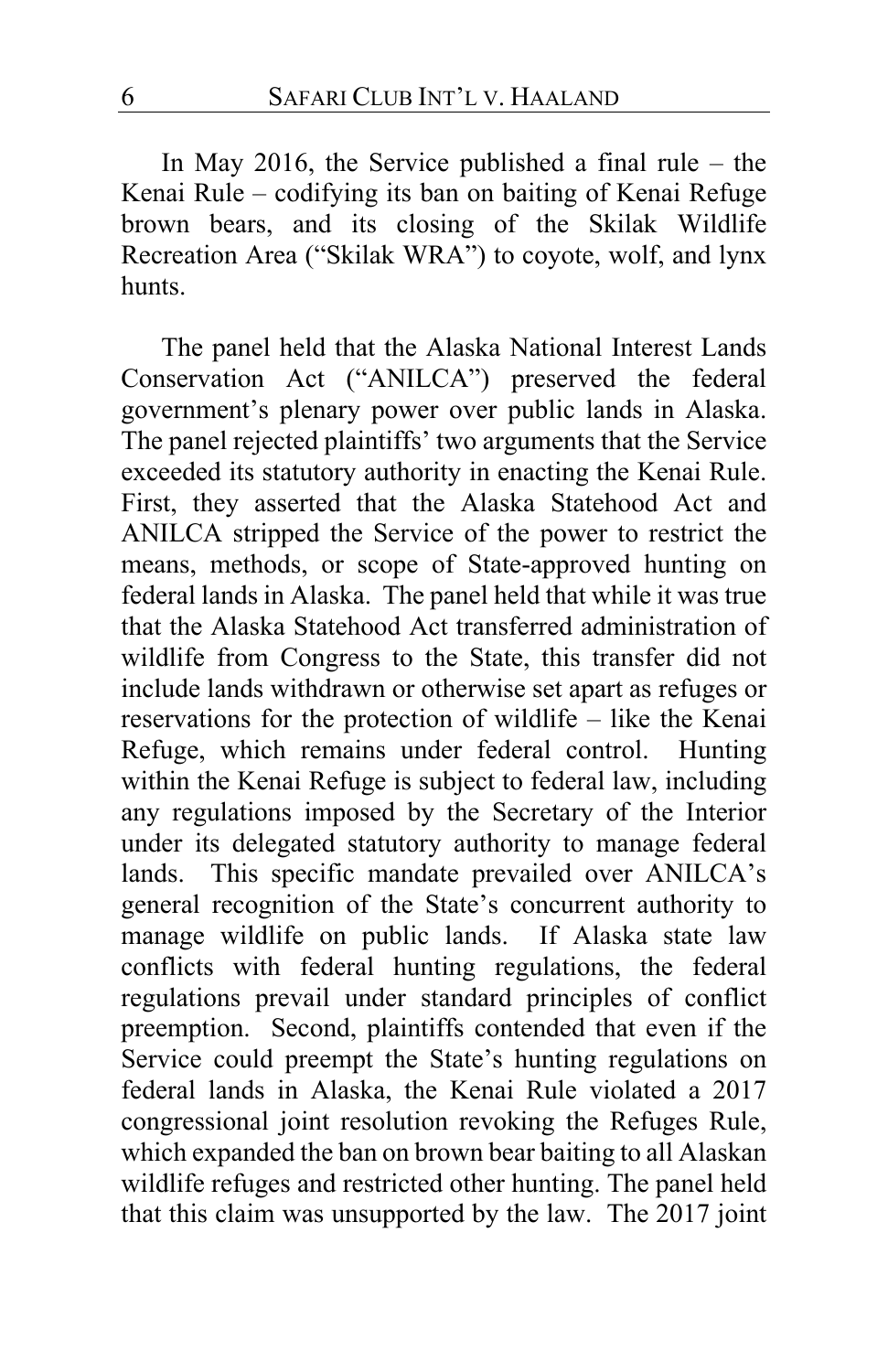resolution only pertained to the Refuges Rule – not the Kenai Rule. Accordingly, the 2017 joint resolution that disapproved of the Refuges Rule did not void the Kenai Rule.

The panel rejected Safari Club's contention that the Skilak WRA aspect of the Kenai Rule violated the National Wildlife Refuge System Improvement Act of 1997 ("Improvement Act") by disfavoring the compatible priority use of hunting relative to the other compatible priority uses and compatible non-priority uses of the Skilak WRA. Designation of the Skilak WRA as a special area to be managed for non-competitive uses was a permissible exercise of the Service's authority under ANILCA. The Improvement Act did not require the Service to allow all State-sanctioned hunting throughout the Kenai Refuge.

The panel rejected plaintiffs' numerous arguments that the Service violated the Administrative Procedure Act ("APA") by acting arbitrarily and capriciously in issuing the Kenai Rule. Specifically, plaintiffs claimed that the Service acted arbitrarily and capriciously in issuing the brown bear baiting aspect of the Kenai Rule because: (1) it conflicted with a different regulation; (2) the Service improperly considered a predator control factor not contemplated by Congress; (3) its conservation basis was improper; and (4) its public safety justification was not grounded in evidence in the record and constituted an unexplained change in position by the Service. The panel concluded that these points were inapt. Apart from its APA claims as to brown bear hunting, Safari Club argued that the Skilak WRA hunting part of the Kenai Rule was arbitrary and capricious because: (1) the Service did not articulate any sufficient basis for banning coyote, lynx, and wolf hunting in the Skilak WRA; (2) the record undercut the Service's finding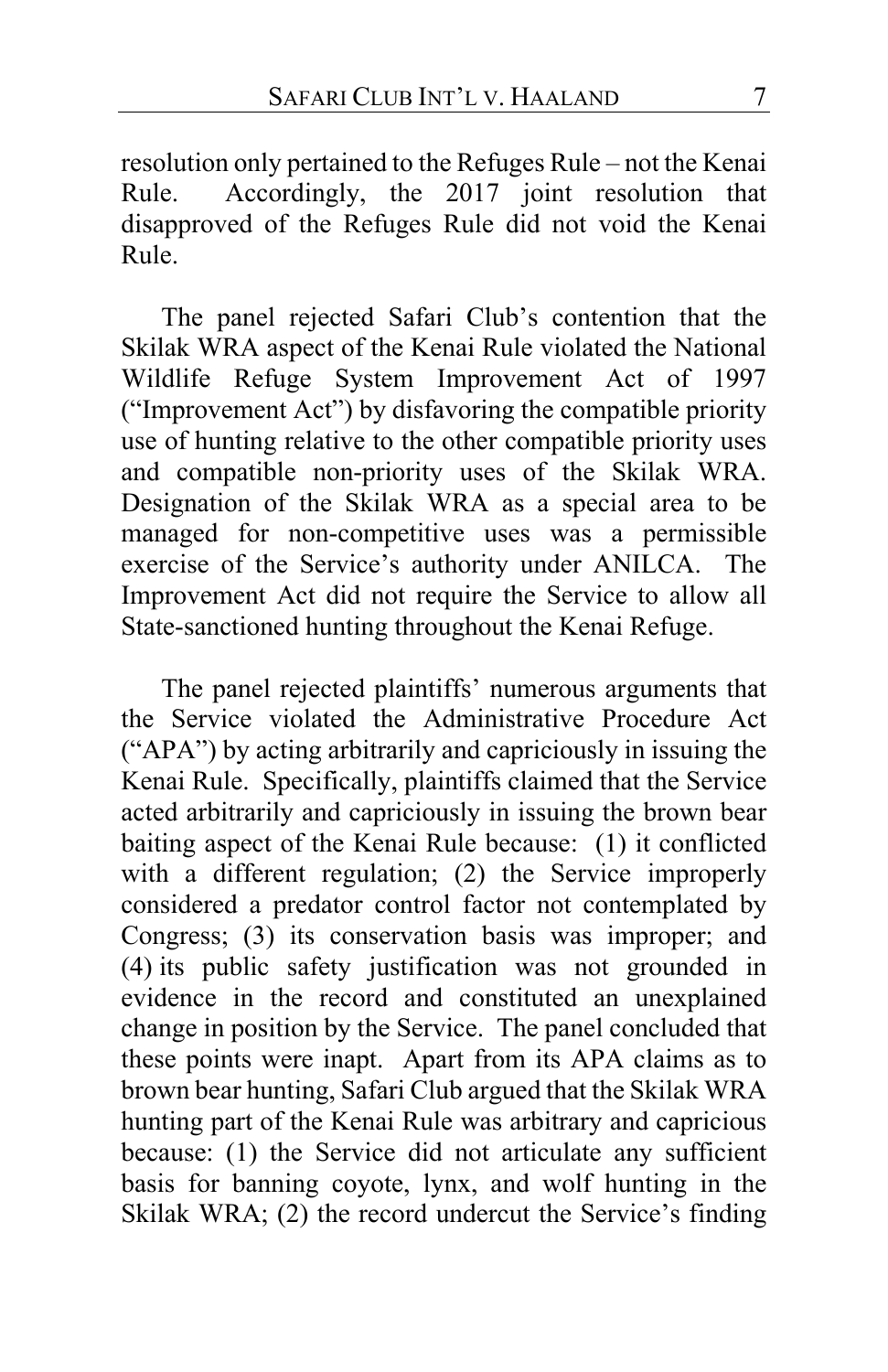that hunting in the Skilak WRA would bother recreation; (3) the Service did not explain the basis for its changed position on coyote, lynx, and wolf hunting within the Skilak WRA; and (4) the district court applied the incorrect legal standard in disposing of the APA claims concerning the Skilak WRA. The panel disagreed with all of these The panel disagreed with all of these arguments. Finally, Safari Club claimed that enactment of the Kenai Rule was procedurally improper because the Service did not make necessary predicate findings that the baiting of brown bears and the hunting of coyotes, lynx, and wolves in the Skilak WRA were incompatible with refuge purposes. This assertion relied on a 2007 compatibility determination ("CD") where the Service classified hunting of brown bears as a compatible use of the Kenai Refuge. The panel held that ANILCA did not require the Service to follow any formal procedures or issue any findings before regulating uses of the Kenai Refuge. The Service exercised its power based on various factors, and addressed all of these factors in the Kenai Rule. The Service complied with the requisite procedures, and reversal on procedural grounds was unwarranted. The panel rejected Safari Club's request to disturb the district court's summary judgment on grounds relating to the 2007 CD.

The panel rejected plaintiffs' two-part National Environmental Policy Act ("NEPA") argument. They asserted that the Kenai Rule changed the environmental status quo in Kenai Refuge such that NEPA review was required; and that the Service improperly fulfilled its NEPA obligations for the Kenai Rule through categorical exclusions (CE). Assuming NEPA procedures applied to the Kenai Rule, an agency satisfies NEPA if it applied its CEs and determined that neither an environmental assessment (EA) nor an environmental impact statement (EIS) was required, so long as applications of the exclusions were not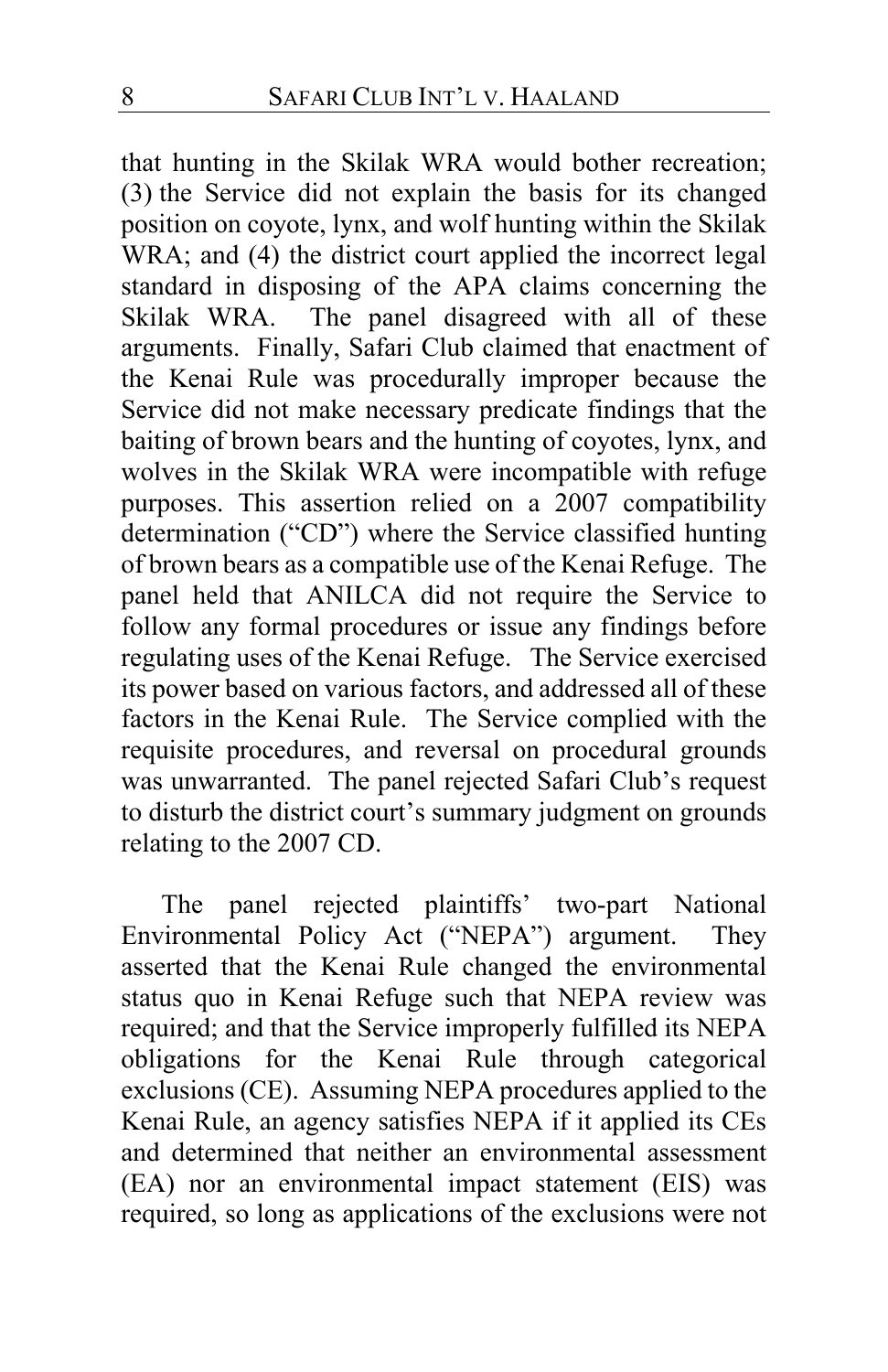arbitrary and capricious. The panel held that the Service sensibly decided that the Kenai Rule fit a CE for "issuance of special regulations for public-use of [Service]-managed land, which maintain essentially the permitted level of use and do not continue a level of use that resulted in adverse environmental impacts." 81 Fed. Reg. 27033. The panel concluded that there was no basis for reversal. The panel also rejected plaintiffs' contention that "extraordinary circumstances" required an EIS or EA for the Kenai Rule. The panel rejected plaintiffs request for remand of the Kenai Rule to the Service for further NEPA analysis. To the extent there were any errors, such errors were harmless.

# **COUNSEL**

Jeremy E. Clare (argued) and Regina Lennox, Safari Club International, Washington, D.C., for Plaintiff-Appellant Safari Club International.

Jessica M. Alloway (argued), Solicitor General, Civil Appeals; Treg R. Taylor, Attorney General; Office of the Attorney General, Anchorage, Alaska; for Plaintiff-Appellant State of Alaska.

Kevin W. McArdle (argued), Rachel Heron, and Michael S. Sawyer, Attorneys; Todd Kim, Assistant Attorney General; Environment and Natural Resources Division, United States Department of Justice, Washington, D.C.; Kenneth M. Lord, Attorney, United States Department of the Interior, Washington, D.C.; for Defendants-Appellees.

Rachel Genna Briggs (argued), Katherine Strong, and Brian Litmans, Trustees for Alaska, Anchorage, Alaska, for Intervenor-Defendants-Appellees.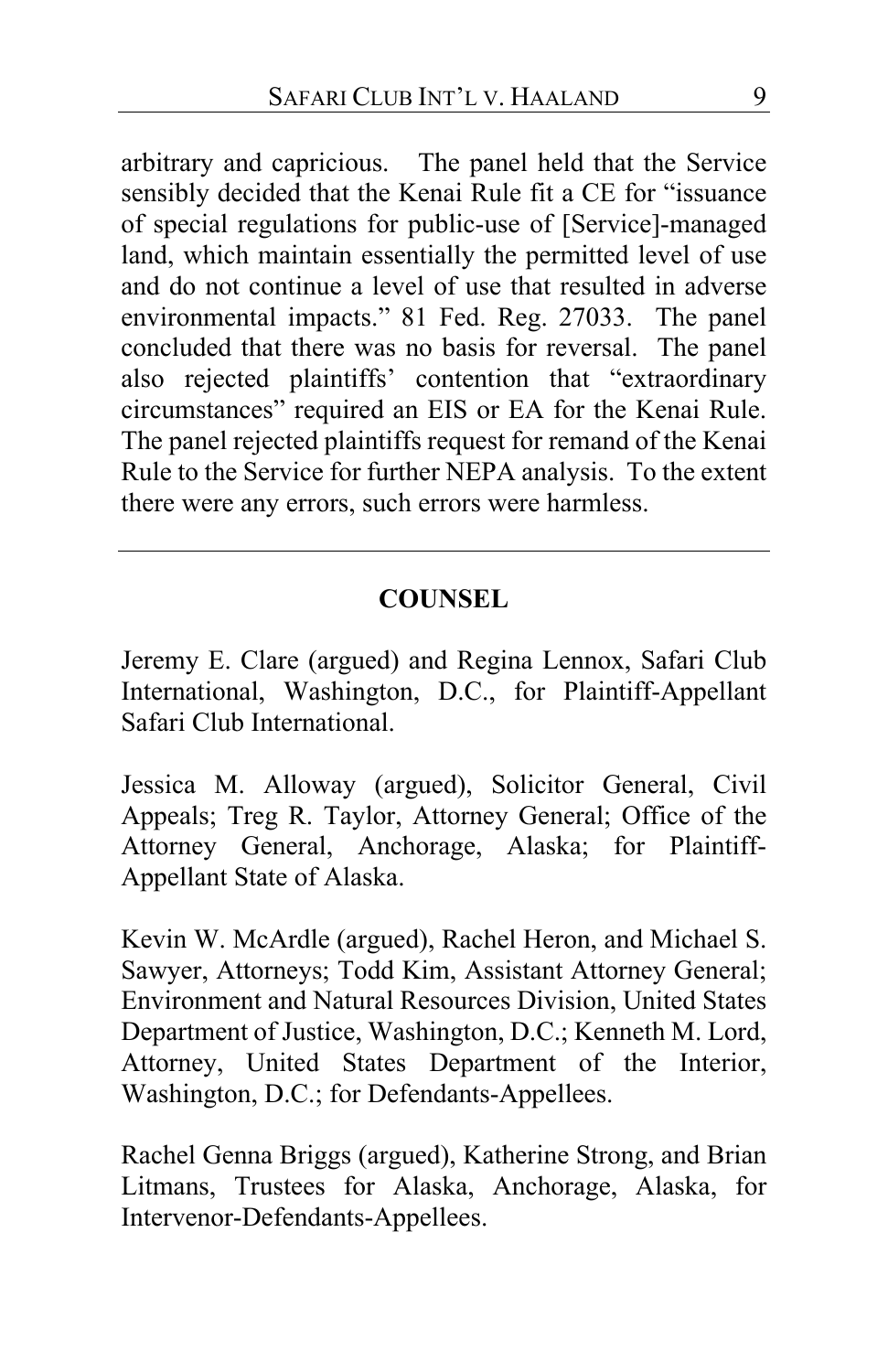### **OPINION**

GOULD, Circuit Judge:

Plaintiffs-Appellants State of Alaska (the State) and Safari Club International separately sued Defendant-Appellees Debra Haaland, *et al.*, under the theory that the United States Fish and Wildlife Service (FWS) violated the Alaska National Interest Lands Conservation Act (ANILCA), National Wildlife Refuge System Improvement Act of 1997 (Improvement Act), Administrative Procedure Act (APA), and National Environmental Policy Act (NEPA) by enacting the Kenai Rule, which limits certain hunting practices approved by the State in the Kenai National Wildlife Refuge (the Kenai Refuge) near Anchorage, Alaska. The premise of these lawsuits is that the State, and not the federal government, has the ultimate regulatory authority over hunting on federal lands in Alaska. The district court disagreed and entered summary judgment in favor of FWS. We have jurisdiction under 28 U.S.C. § 1291, and we affirm. In so doing, we hold that ANILCA preserves the federal government's plenary power over public lands in Alaska. We also reject the Improvement Act, APA, and NEPA arguments set out by the State and Safari Club.

# **I. STATUTORY BACKGROUND**

### **A. ANILCA**

ANILCA gives the State primary responsibility for the administration of its wildlife, but FWS manages federal lands in Alaska and regulates human activities therein. ANILCA, Pub. L. No. 96-487 § 1314, 94 Stat. 2383 (1980), *codified at* 16 U.S.C. § 3202(a)–(c).And ANILCA operates such that the taking of wildlife on federal lands in Alaska is governed by state law unless it is further limited by federal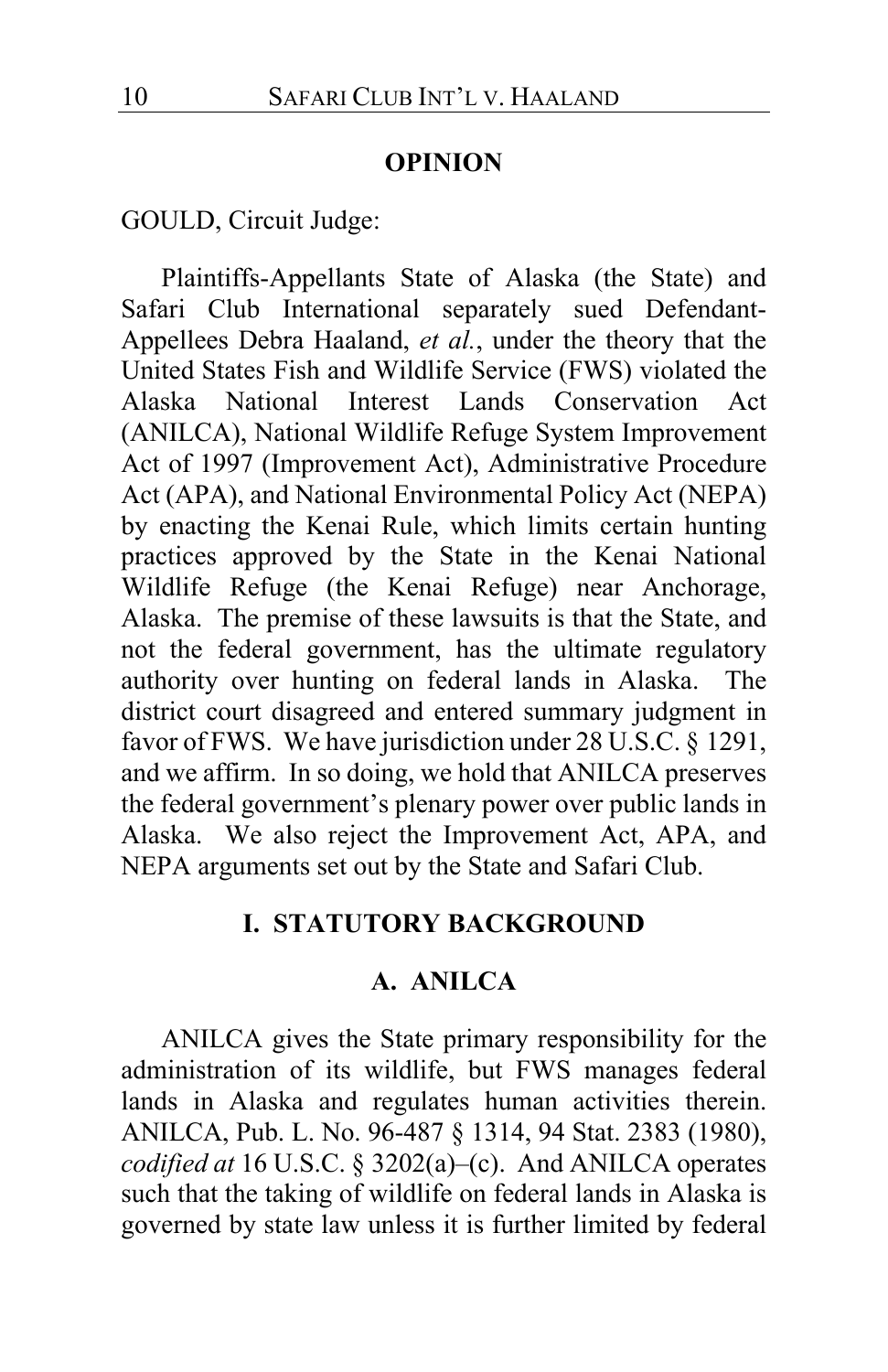law, 50 C.F.R.  $\S 36.32(c)(1)(i)$ , or "incompatible with documented Refuge goals, objectives, or management plans." 81 Fed. Reg. 27030, 27033 (May 5, 2016).

## **B. The Improvement Act**

The Improvement Act states that its enumerated "wildlife-dependent recreational activities," namely hunting, fishing, wildlife observation and photography, and environmental education and interpretation, "shall receive priority consideration in refuge planning and management" if they are compatible with the purpose of a wildlife refuge. 16 U.S.C. §§ 668dd(a)(3)(C), 668ee(2). The Improvement Act further directs FWS to work with state agencies, 16 U.S.C. §§ 668dd(a)(4)(E), (M), and adopt regulations permitting hunting and fishing within national wildlife refuges, which "shall be, to the extent practicable, consistent with [s]tate fish and wildlife laws, regulations, and management plans," 16 U.S.C. § 668dd(m).

# **C. NEPA**

NEPA requires federal government agencies to consider the environmental impact of their ongoing activities. *Robertson v. Methow Valley Citizens Council*, 490 U.S. 332, 350 (1989). The purposes of this law include directing federal government agencies to look at alternatives to any action with significant impact on the environment and educating the public about the consequences of such actions so that the public's voice can be heard. *See Lands Council v. Powell*, 395 F.3d 1019, 1027 (9th Cir. 2005). NEPA requires federal government agencies to complete an environmental impact statement (EIS) for projects that may significantly impact the environment. 42 U.S.C. § 4332(C). However, federal government agencies are also permitted to perform an environmental assessment (EA) "on any action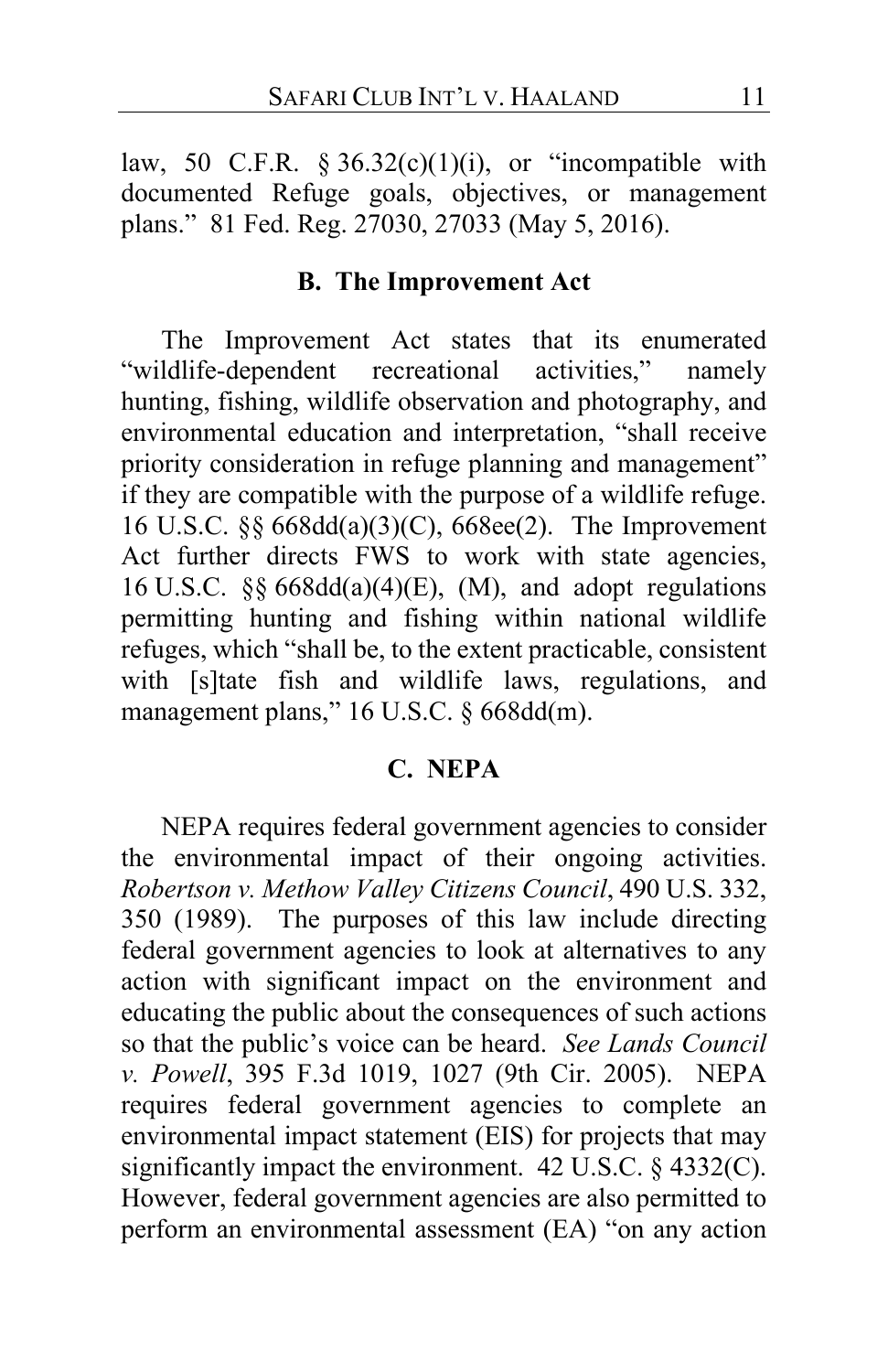in order to assist agency planning and decision making," 40 C.F.R. § 1501.5(b), and classify particular activities that generally do not significantly impact the environment as categorical exclusions (CE) for which an EIS or EA is typically not required absent extraordinary circumstances, 40 C.F.R. § 1501.4.

## **II. FACTS AND PROCEDURAL HISTORY**

In 2013, the State determined that the Kenai brown bear population, which was previously "of special concern" due to habitat loss and human-caused mortality, had grown to a level that justified the permitting of additional brown bear hunting. The Alaska Board of Game (Board) expanded the availability of brown bear hunting permits, extended the brown bear hunting season, increased relevant harvest limits, and approved the taking of brown bears through baiting at registered black bear stations in the Kenai Refuge.The Board also opened a specific area of the Kenai Refuge called the Skilak Wildlife Recreation Area (Skilak WRA) to the seasonal hunting of coyotes, lynx, and wolves. *See* 5 AAC § 92.530(6).

FWS disagreed with these Board actions because it concluded that the changes as to brown bears would cause unsustainable harvest levels and human-caused mortality. FWS also opposed opening the Skilak WRA to coyote, wolf, and lynx hunting as "inconsistent with [its] management objectives for the area."Still, the Board did not change its course, and so FWS blocked the Board's authorization of brown bear baiting at black bear stations in the Kenai Refuge in 2013 and 2014. 81 Fed. Reg. 27036. FWS also closed the Skilak WRA to the newly approved coyote, lynx, and wolf hunting before the season started. 78 Fed. Reg. 66061, 66061–62 (Nov. 4, 2013) (applying 50 C.F.R. § 36.42).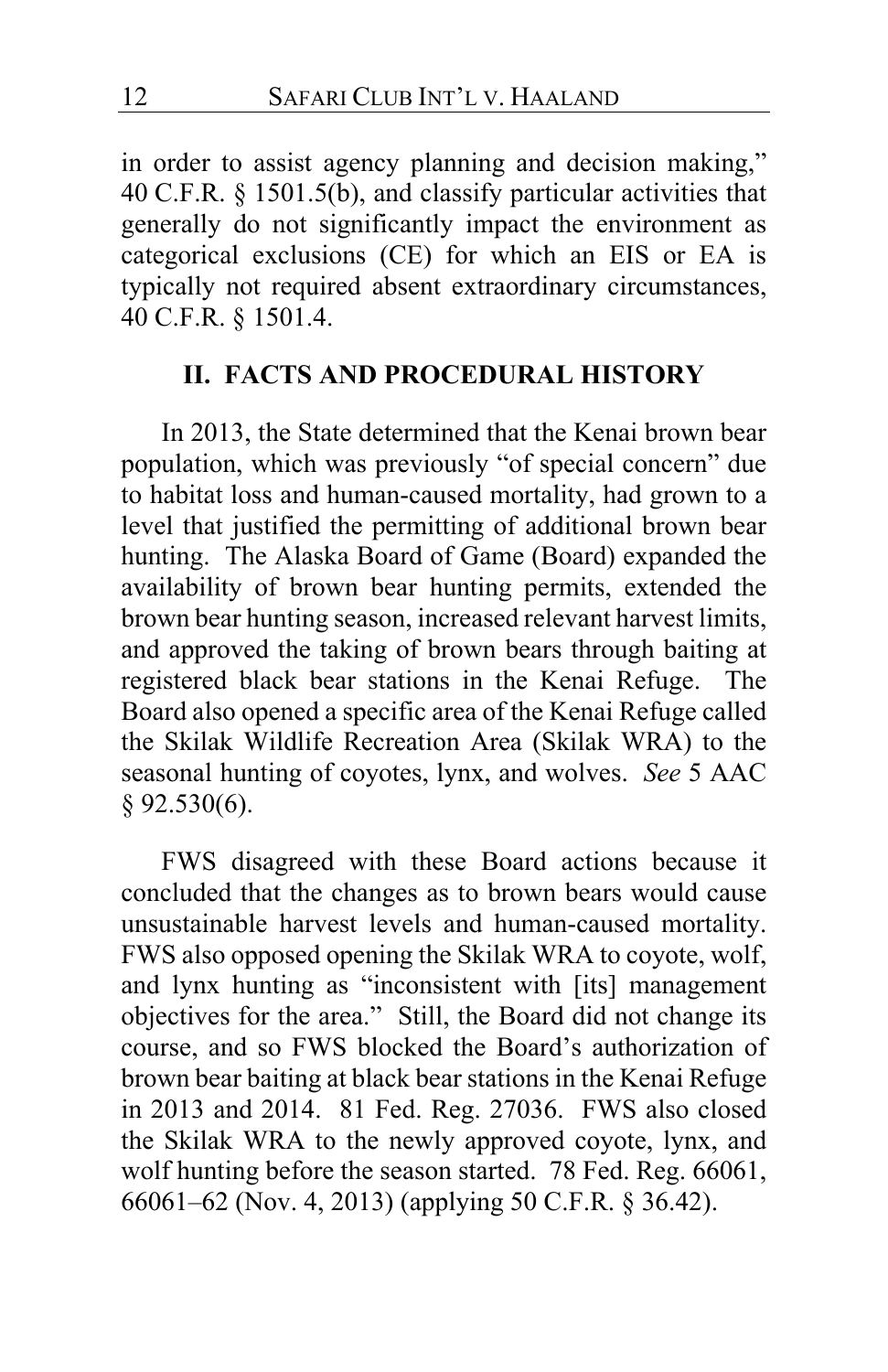In May 2015, FWS published a proposed rule (Kenai Rule) to codify its ban on baiting of Kenai brown bears and its closing of the Skilak WRA to coyote, wolf, and lynx hunts. 80 Fed. Reg. 29277, 29278–80 (May 21, 2015). FWS did not complete an EIS or EA for the proposed Kenai Rule on the basis that it fit a CE tailored to new regulations "which maintain essentially the permitted level of use" of federal lands. 80 Fed. Reg. 29281. The agency published the final Kenai Rule, which was largely identical to the proposed rule, in May 2016. 81 Fed. Reg. 27045, *codified at* 50 C.F.R.  $\S$ § 36.39(i)(5)(ii), (6). FWS did not perform an EIS or EA for the final Kenai Rule because it fit the agency's CE for regulations which maintain permitted levels of use. 81 Fed. Reg. 27043 (citing 43 C.F.R. § 46.210).

FWS later enacted a new rule (Refuges Rule) that expanded the ban on brown bear baiting to all Alaskan wildlife refuges and restricted State-authorized hunting deemed by FWS to constitute "intensive management" or "predator control," which is defined as reducing predator populations to increase prey numbers. 81 Fed. Reg. 52248, 52252 (Aug. 5, 2016). FWS justified this Refuges Rule by stressing conservation of brown bears and the State's liberalization of regulations on bear, wolf, and coyote hunting. 81 Fed. Reg. 52261–63.

Congress abrogated the Refuges Rule in 2017 by passing a joint resolution under the Congressional Review Act. Pub. L. No. 115-20, 131 Stat. 86 (2017). If an agency's rule is canceled in this way, the agency cannot issue "a new rule that is substantially the same" as the disapproved rule unless the relevant law changes.  $5 \text{ U.S.C.} \$ §  $801(b)(2)$ . We upheld this joint congressional resolution disapproving of the Refuges Rule on the ground that the joint resolution "validly amended Interior's authority to administer national wildlife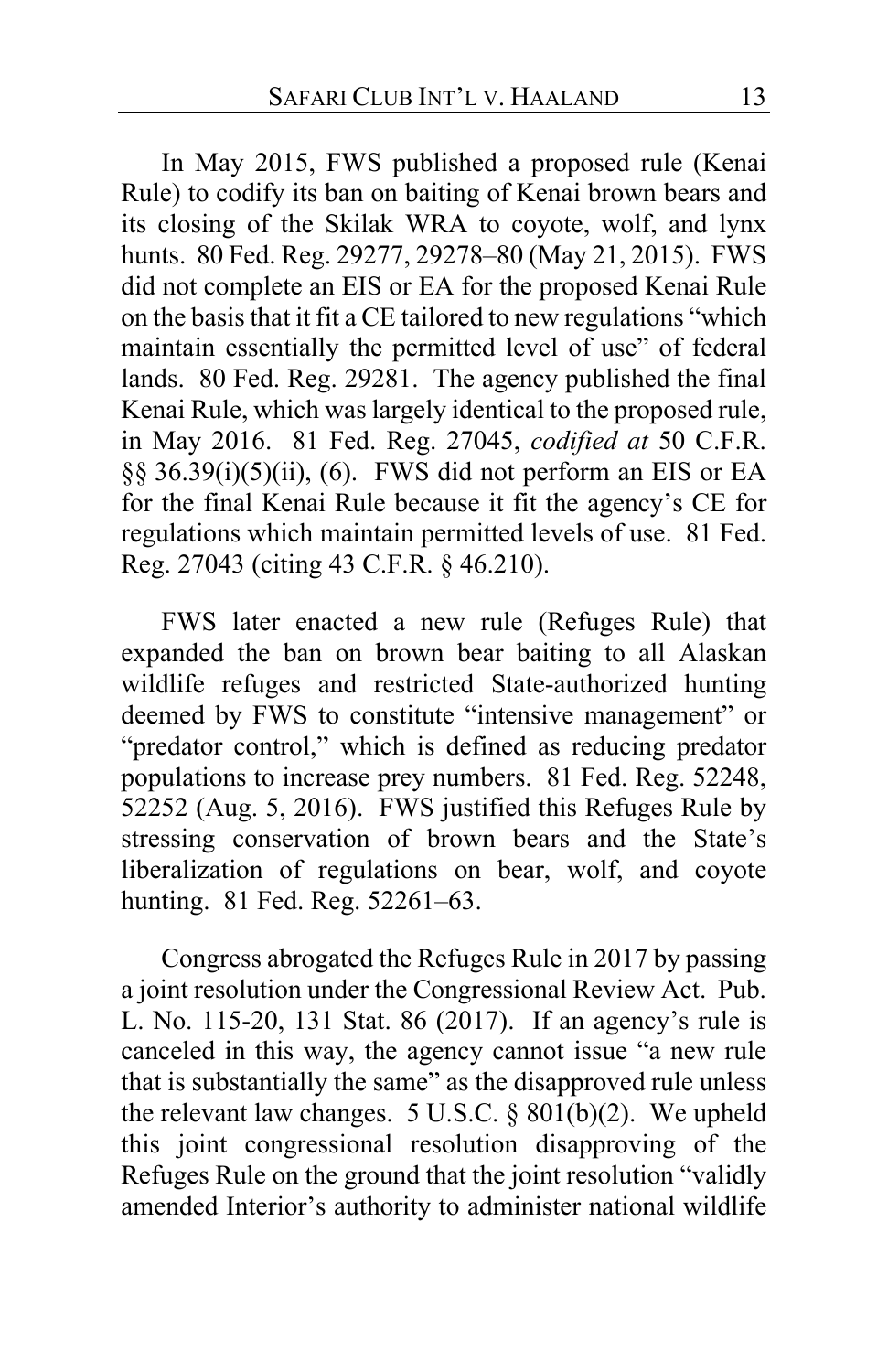refuges in Alaska," *Ctr. for Biological Div. v. Bernhardt*, 946 F.3d 553, 562 (9th Cir. 2019), such that FWS cannot enforce the Refuges Rule or enact a substantively identical new rule absent a change in the law, *id*. at 557 (citing 5 U.S.C.  $\S 801(b)(1)-(2)$ , 562 ("By enacting the Joint Resolution, Congress amended the substantive Congress amended environmental law and deprived the Refuges Rule of any force or effect.").

The State and Safari Club filed separate lawsuits alleging that the Kenai Rule's ban on baiting of brown bears and hunting of coyotes, lynx, and wolves in the Skilak WRA violates ANILCA, the Improvement Act, the APA, and NEPA.The district court consolidated these cases, permitted the Alaska Wildlife Alliance to intervene as a defendant, and then granted summary judgment in favor of FWS on all of the claims asserted by the State and Safari Club.This timely appeal followed.

# **III. STANDARDS OF REVIEW**

We review *de novo* issues of preemption and statutory interpretation, *Cohen v. ConAgra Brands, Inc.*, 16 F.4th 1283, 1287 (9th Cir. 2021), summary judgment orders on the validity of agency actions, *San Luis & Delta-Mendota Water Auth. v. Locke*, 776 F.3d 971, 991 (9th Cir. 2014), and whether the agency complied with NEPA, *Kern v. U.S. Bureau of Land Mgmt*., 284 F.3d 1062, 1069–70 (9th Cir. 2002). This requires direct review of "the agency's action under the APA's arbitrary and capricious standard." *Kalispel Tribe of Indians v. U.S. Dep't of the Interior*, 999 F.3d 683, 688 (9th Cir. 2021) (cleaned up).

Under the arbitrary and capricious standard, we must set aside agency actions that are "arbitrary, capricious, an abuse of discretion, or otherwise not in accordance with law, in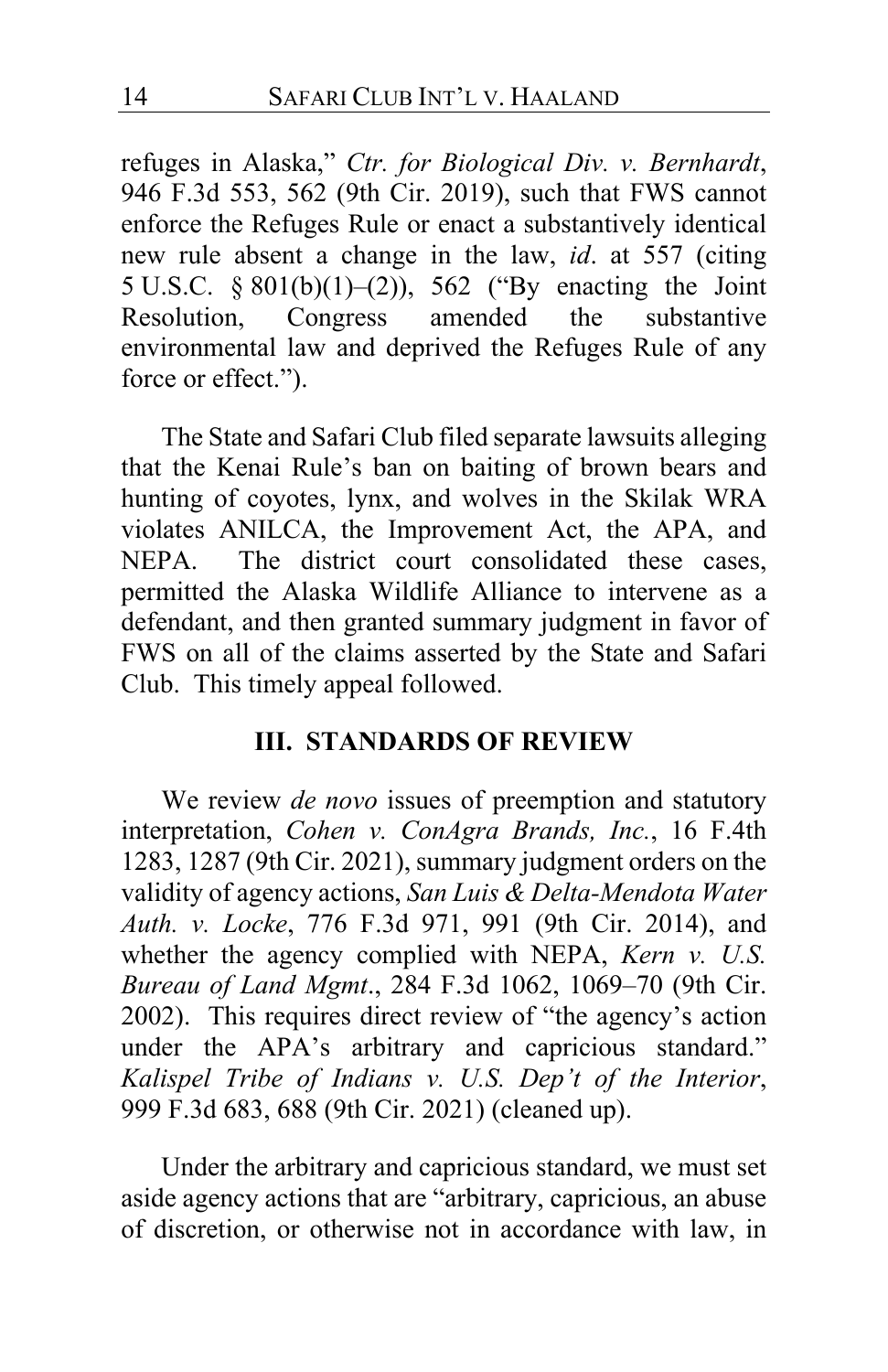excess of statutory jurisdiction, or without observance of procedure required by law." *Id.* Our scope of "review is narrow and we cannot substitute our judgment for that of the agency." *Id*. Reversal is appropriate "only if the agency relied on factors Congress did not intend it to consider, entirely failed to consider an important aspect of the problem, or offered an explanation that runs counter to the evidence before the agency or is so implausible that it could not be ascribed to a difference in view or the product of agency expertise." *Id*. A challenged agency action may otherwise be affirmed. *See id*.

# **IV. ANALYSIS**

### **A. The ANILCA Claims**

The State and Safari Club set out two main arguments that FWS exceeded its statutory authority in enacting the Kenai Rule. First, they assert that the Alaska Statehood Act and ANILCA strip FWS of the power to restrict the means, methods, or scope of State-approved hunting on federal lands in Alaska.Second, they contend that even if FWS can preempt the State's hunting regulations on federal lands in Alaska, the Kenai Rule violates the 2017 congressional joint resolution revoking the Refuges Rule.They are incorrect.

### **i.**

The assertion by the State and Safari Club that FWS cannot limit the means, method, or scope of hunting on federal lands in Alaska is best understood as follows. The federal government ceded all management authority over the wildlife on public lands in Alaska to the State via the Alaska Statehood Act. Pub. L. No. 85-508 § 6(e), 72 Stat. 339 (1984); 25 Fed. Reg. 33, 33 (Jan. 5, 1960). And ANILCA § 1314(a), which functions as a savings clause, states that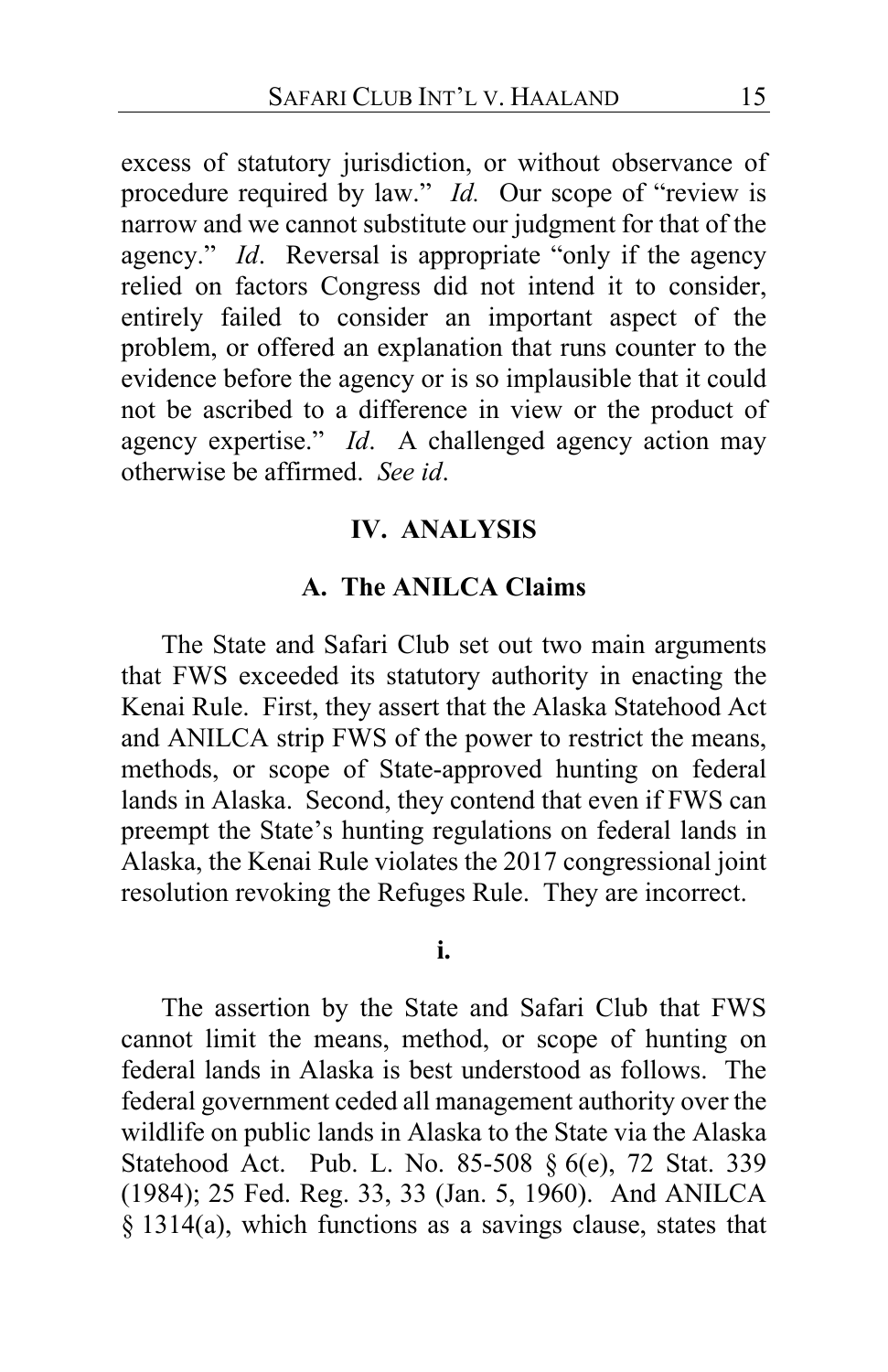"[n]othing in this Act is intended to enlarge or diminish the responsibility and authority of the State of Alaska for management of fish and wildlife on the public lands." 16 U.S.C. § 3202(a). That is wrong.

It is true that the Alaska Statehood Act transferred administration of wildlife from Congress to the State. Pub. L. No. 85-508  $\S$  6(e). But this "transfer [did] not include lands withdrawn or otherwise set apart as refuges or reservations for the protection of wildlife" like the Kenai Refuge, which remain under federal control. *Id*. And "Congress has authority under the Property Clause of the Constitution to 'make all needful Rules and Regulations respecting the Territory or other Property belonging to the United States.'" *Bernhardt*, 946 F.3d at 557–58 (quoting U.S. Const., art. IV, § 3, cl. 2). This "includes the power to regulate and protect the wildlife living there." *Kleppe v. N.M.*, 426 U.S. 529, 541 (1976). Such federal legislation "overrides conflicting state laws under the Supremacy Clause" because using "[a] different rule would place the public domain of the United States completely at the mercy of state legislation." *Id*. at 543. And Congress "delegated its authority under the Property Clause to manage the federal wildlife refuges in Alaska to the [Department of the Interior]." *Bernhardt*, 946 F.3d at 561.

Consistent with these authorities, ANILCA gives the Secretary of the Interior the power to manage the public lands in Alaska, 16 U.S.C. § 3202(b), and all hunting therein "shall be carried out in accordance with the provisions of this Act and other applicable State and Federal law," 16 U.S.C. § 3202(c). In this context, hunting within the Kenai Refuge is subject to federal law, including any regulations imposed by the Secretary of the Interior under its delegated statutory authority to manage federal lands. *See Nat'l Ass'n of Home*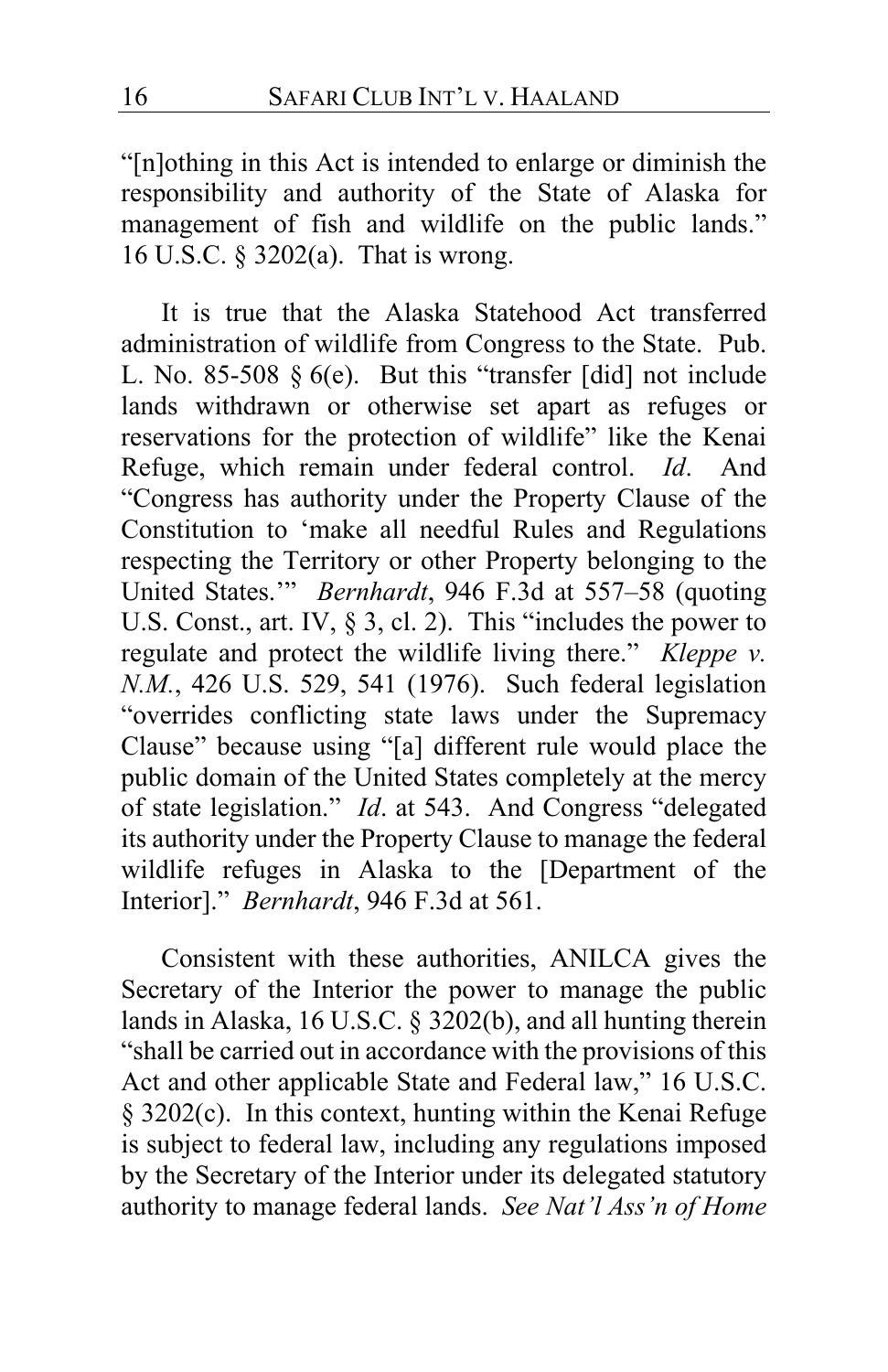*Builders v. Defs. of Wildlife*, 551 U.S. 644, 666 (2007) ("[T]he words of a statute must be read in their context and with a view to their place in the overall statutory scheme." (cleaned up)). That specific mandate prevails over ANILCA's general recognition of the State's concurrent authority to manage wildlife on public lands. *See* 16 U.S.C. § 3202(a); *NLRB v. A-Plus Roofing, Inc.*, 39 F.3d 1410, 1415 (9th Cir. 1994) ("It is a well-settled canon of statutory interpretation that specific provisions prevail over general provisions."). And, if Alaska state law conflicts with federal hunting regulations, the latter control under standard principles of conflict preemption. *See Nat'l Audubon Soc'y, Inc. v. Davis*, 307 F.3d 835, 854 (9th Cir. 2002); *accord Bernhardt*, 946 F.3d at 558 ("Alaska's laws for managing [its] wildlife are applicable in the national wildlife refuges in the state unless preempted by federal law.").

For these reasons, the Department of the Interior need not defer to the State's hunting regulations. FWS may restrict State-authorized hunting in the Kenai Refuge to, *inter alia*, conserve wildlife. ANILCA §§ 303(4)(B)(i), 304(b),  $304(g)(2)(A)$ ; 16 U.S.C. §§ 668dd(a)(3)(D),  $(a)(4)(A), (d)(3)(A)(i);$  50 C.F.R. § 36.32(c)(1)(i) (requiring that hunters in Alaskan refuges "shall comply with the applicable provisions of State law unless further restricted by Federal law"). Not only do the cited legal principles and laws tell us that federal law has primacy over federal lands, but also common sense tells us the same. The federal government, and not a single state, has control over federal lands which benefit the entire country.

The State and Safari Club seek a contrary conclusion based on *Sturgeon v. Frost*, 139 S. Ct. 1066 (2019). But *Sturgeon*'s holding that private land in Alaskan national parks is exempt from federal regulation is irrelevant. *See id.*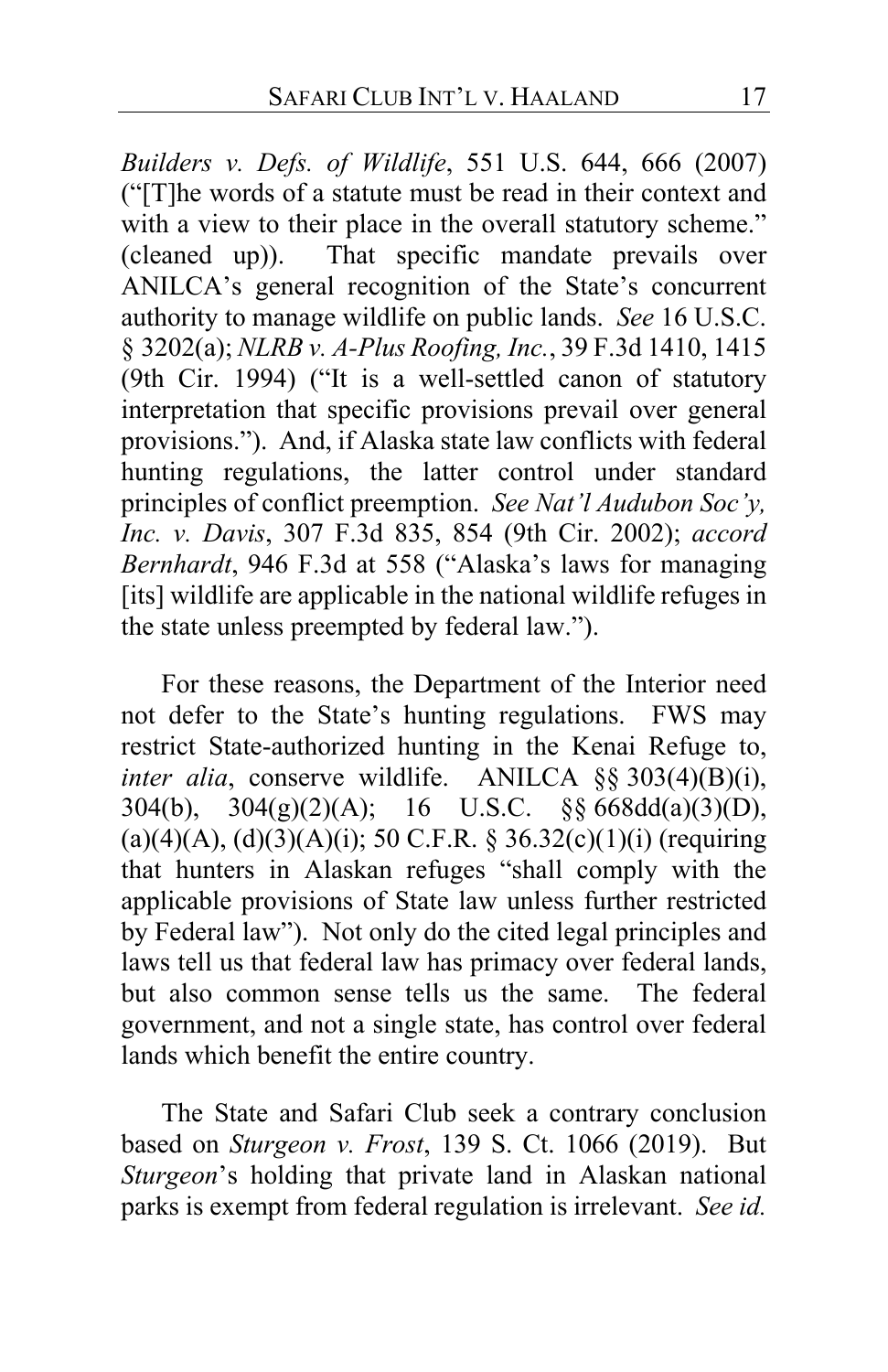at 1080–85. FWS regulations, including the Kenai Rule, "are applicable only on federally-owned lands within the boundaries of any Alaska National Wildlife Refuge." 50 C.F.R. § 36.1(b). In any case, *Sturgeon* reiterates that ANILCA vests the Secretary of the Interior with plenary authority "to protect—if need be, through expansive regulation—'the national interest in the scenic, natural, cultural and environmental values on the public lands.'" 139 S. Ct. at 1087 (quoting 16 U.S.C. § 3101(d)). This delegated plenary authority to protect the value of public lands within Alaska includes maintaining "sound populations of [] wildlife species of inestimable value." *See*  16 U.S.C. § 3101(a)–(b). *Sturgeon* accordingly supports the continued existence of the Kenai Rule.

In the alternative, the State urges that relief is proper because two 2013 letters from FWS to the State prove FWS wrongly enacted the Kenai Rule to preempt the State's predator control initiatives.But these letters do not help the State. "[C]ourts ordinarily are empowered to review only an agency's *final* action," *Home Builders*, 551 U.S. at 659, based on "grounds invoked by the agency," *SEC v. Chenery Corp.*, 332 U.S. 194, 196 (1947). If "there is a contemporaneous explanation of the agency decision, the validity of that action must stand or fall on the propriety of that finding" alone. *Vt. Yankee Nuclear Power Corp. v. N.R.D.C.*, 435 U.S. 519, 549 (1978) (cleaned up). And we "may not reject an agency's stated reasons for acting simply because the agency might also have had other unstated reasons" for acting. *Dep't of Com. v. N.Y.*, 139 S. Ct. 2551, 2573 (2019). The lack of any "intensive management" or "predator control" justifications in the final Kenai Rule, 81 Fed. Reg. 27030–48, defeats the State's claim that FWS inappropriately promulgated the Kenai Rule to restrict the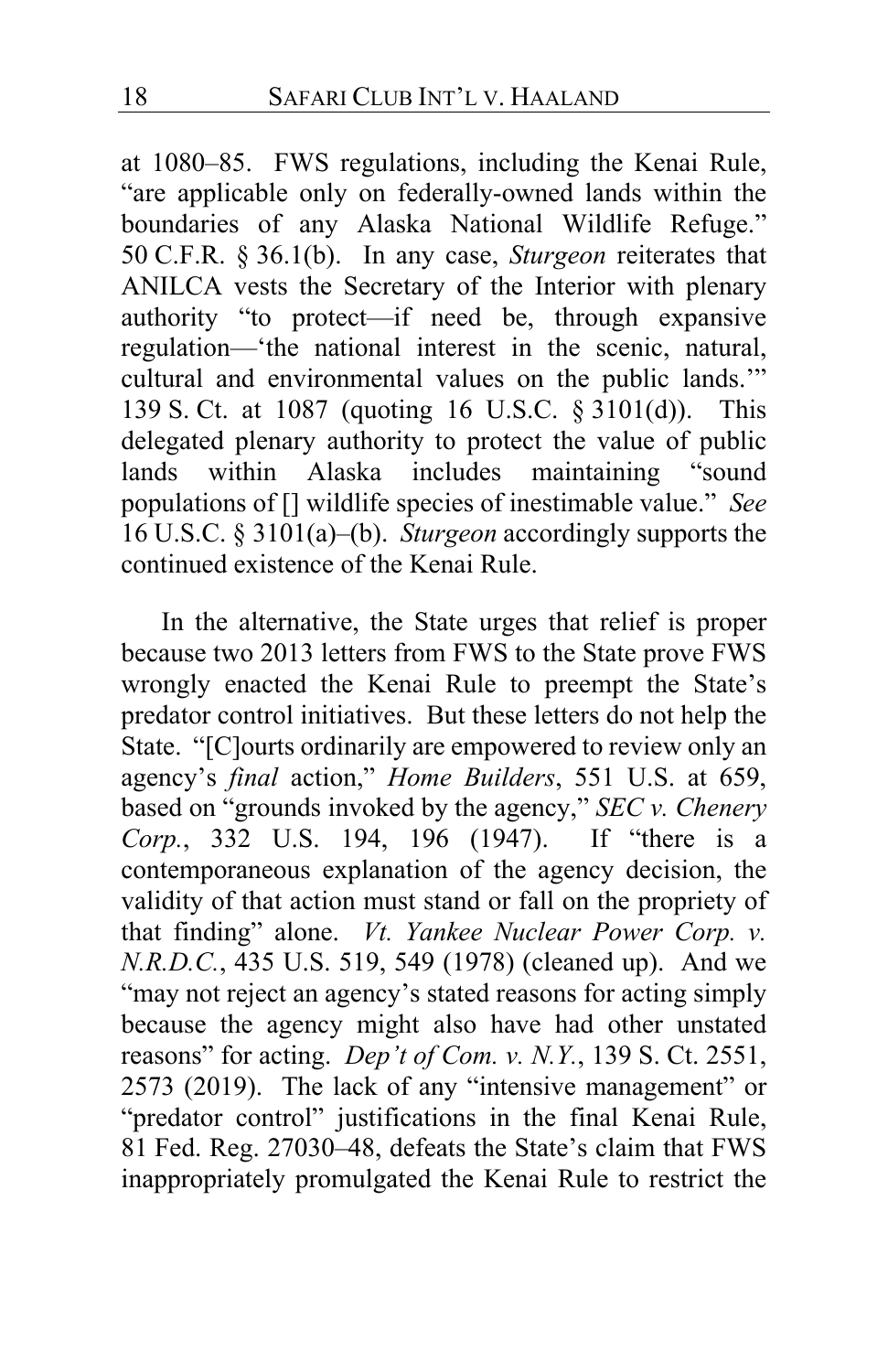State's predator control programs. *See Dep't of Com.*, 139 S. Ct. at 2573.

### **ii.**

The State otherwise asserts that, even if FWS can restrict State-approved hunting on federal lands in Alaska, the 2017 congressional joint resolution canceling the Refuges Rule substantively amended ANILCA and other statutes such that it voided the Kenai Rule.This claim is unsupported by the law and we reject it.

The first problem for the State is that the 2017 joint resolution only pertains to the Refuges Rule and does not mention the Kenai Rule. *See Bernhardt*, 946 F.3d at 559 (reciting the joint resolution). As a result, this joint resolution does not indicate congressional intent concerning the Kenai Rule. *See* 5 U.S.C. § 801(g) ("If the Congress does not enact a joint resolution of disapproval [] respecting a rule, [then] no court or agency may infer any intent of the Congress from any action or inaction of the Congress with regard to such rule."). This principle, standing alone, defeats the State's argument that the 2017 joint resolution concerning the Refuges Rule repealed the Kenai Rule by implication.

The State also misconstrues the scope of the 2017 joint resolution, which amends the law only in the sense that FWS cannot manage public lands in Alaska through the Refuges Rule or a new administrative rule that is substantively identical. *Bernhardt*, 946 F.3d at 557 (citing 5 U.S.C.  $§ 801(b)(1)–(2)$ , 562. Applying these principles, the State's reliance on this joint resolution is unavailing with regard to the Kenai Rule. The State does not allege that FWS is still enforcing the Refuges Rule.The Kenai Rule is not a "new rule" relative to the Refuges Rule because the Kenai Rule is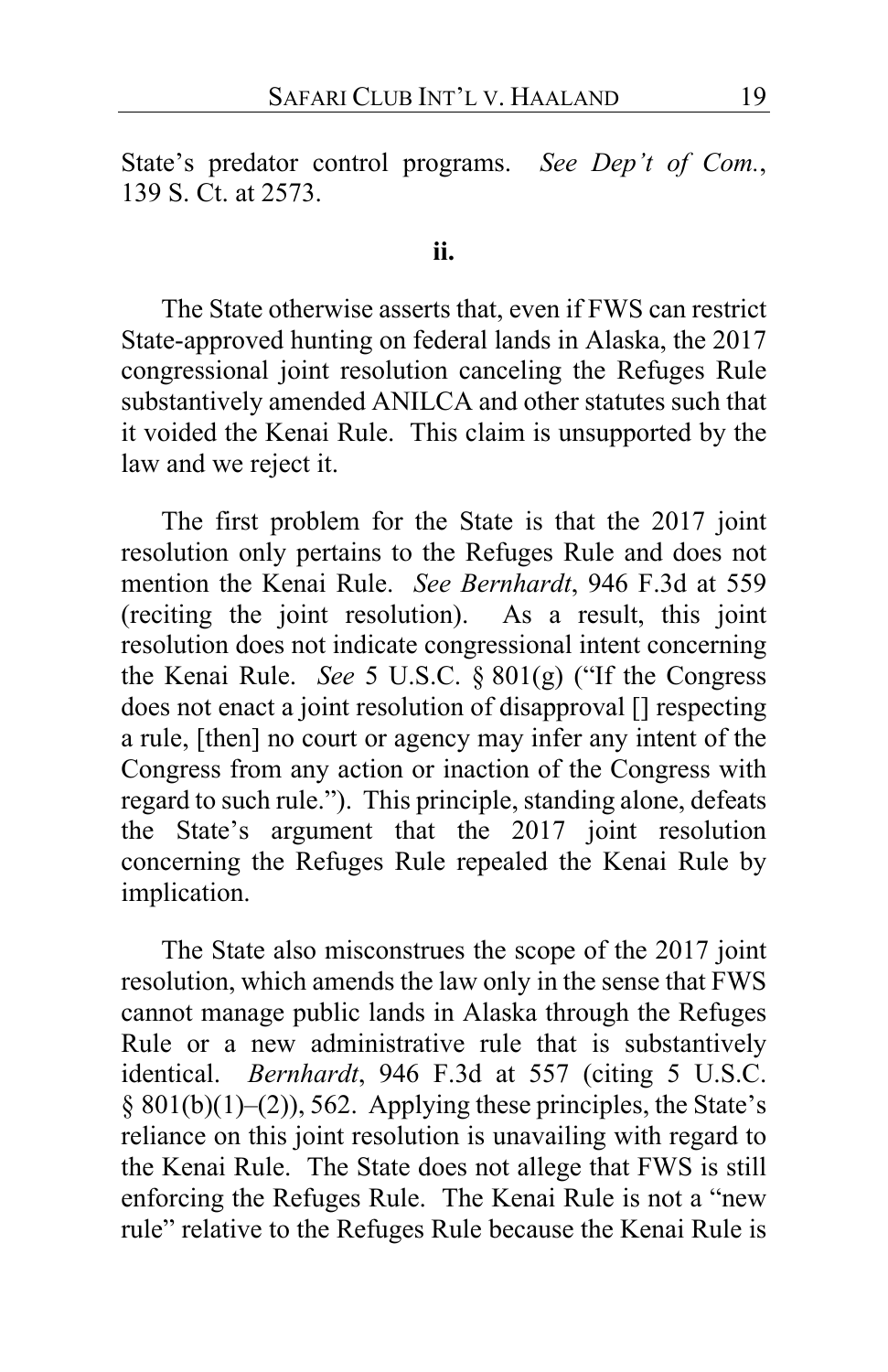the older of the two rules, a fact the State admits. Nor are the Refuges Rule and Kenai Rule substantively identical. The Refuges Rule blanketly excluded the baiting of brown bears and State predator control programs from all national wildlife refuges in Alaska. 81 Fed. Reg. 52252. The Kenai Rule does not do this. It only forbids baiting of brown bears in the Kenai Refuge and prohibits the hunting of coyotes, lynx, and wolves within the Skilak WRA. 81 Fed. Reg. 27045. For these reasons, the 2017 joint resolution that disapproved of the Refuges Rule does not void the Kenai Rule.

# **B. The Improvement Act Claim**

Safari Club contends that the Skilak WRA aspect of the Kenai Rule violates the Improvement Act by disfavoring the compatible priority use of hunting relative to the other compatible priority uses and compatible non-priority uses of the Skilak WRA. We disagree.

ANILCA authorizes FWS to prepare conservation plans designating different "areas within [the Kenai Refuge] according to their respective resources and values," and set "the uses within each such area which may be compatible<br>with the major purposes of the refuge." ANILCA with the major purposes of the refuge."  $\S$  304(g)(3)(A)(i)–(iii). Designation of the Skilak WRA as a special area to be managed for non-consumptive uses is a permissible exercise of this authority. *See id*. Safari Club's reliance on the status of hunting as a priority compatible use of the Kenai Refuge is unavailing. The Improvement Act does not require FWS to allow all State-sanctioned hunting throughout the Kenai Refuge. 16 U.S.C.  $\S 668dd(a)(3)(D)$ . Nor does the Improvement Act's statement that FWS hunting regulations "shall be, to the extent practicable, consistent with [s]tate fish and wildlife laws, regulations, and management plans" help Safari Club here. 16 U.S.C.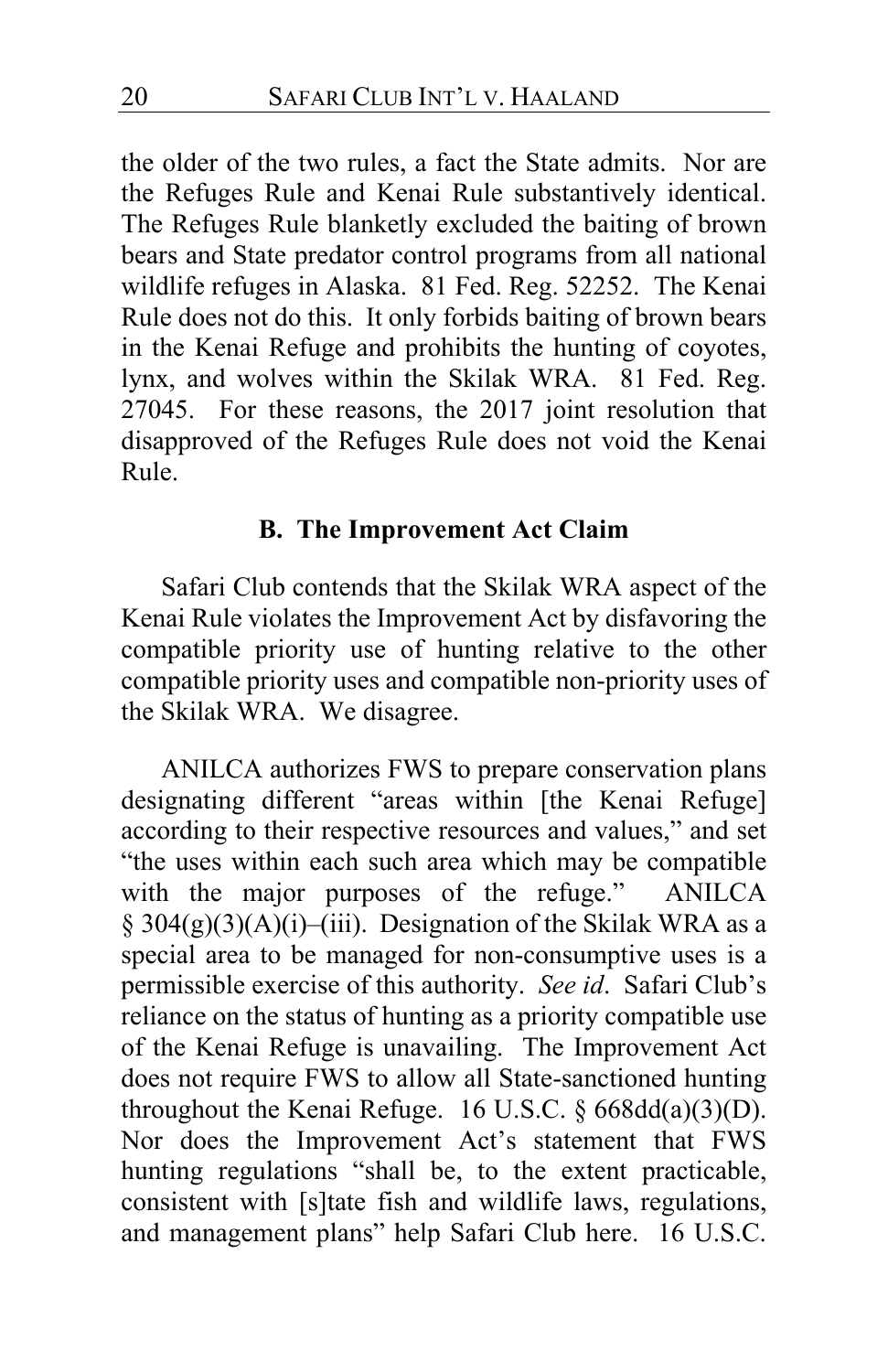§ 668dd(c), (m). ANILCA authorizes FWS to enact regulations preempting State-approved hunting in the Kenai Refuge, *Bernhardt*, 946 F.3d at 558, and when ANILCA and the Improvement Act are in tension, the former prevails, *see*  Pub. L. 105-57 § 9(b), 111 Stat. 1252, 1260 (1997).

# **C. The APA Claims**

The State and Safari Club raise a series of arguments that FWS violated the APA by acting arbitrarily and capriciously in issuing the Kenai Rule.These contentions do not justify invalidation of the Kenai Rule on appeal.

#### **i.**

The State and Safari Club claim that FWS acted arbitrarily and capriciously in issuing the brown bear baiting aspect of the Kenai Rule because: (1) it conflicts with a different regulation; (2) FWS improperly considered a predator control factor not contemplated by Congress; (3) its conservation basis is improper; and (4) its public safety justification is not grounded in evidence in the record and constitutes an unexplained change in position by FWS. We conclude that these points are inapt.

#### **a.**

The conflicting regulation argument relies on the parenthetical in 50 C.F.R. § 32.2(h), which states that "unauthorized distribution of bait and the hunting over bait is prohibited on wildlife refuge areas. (Baiting is authorized in accordance with State regulations on national wildlife refuges in Alaska)."Per Safari Club, this parenthetical requires FWS to defer to all of the State's bear baiting laws. That is incorrect.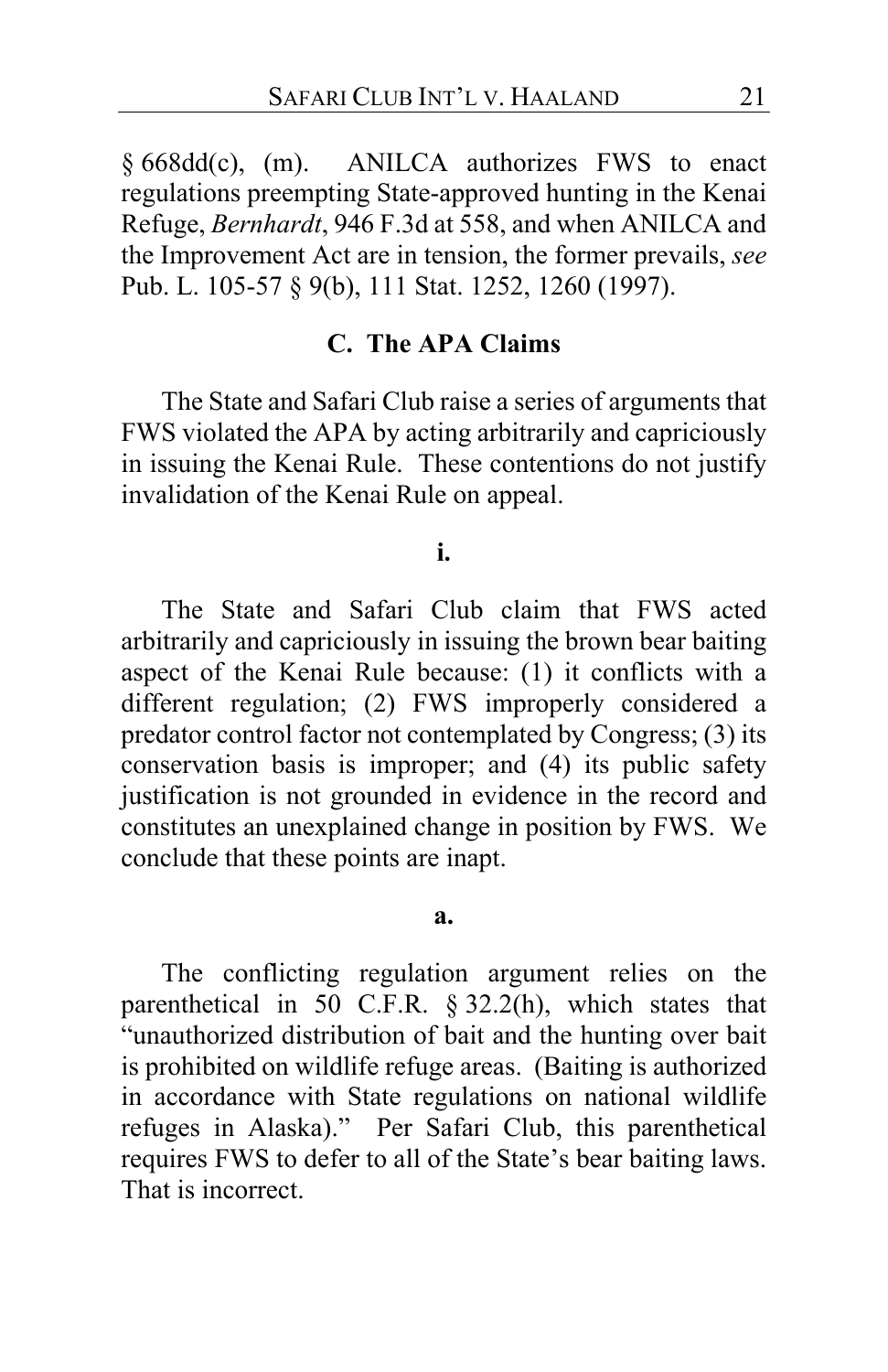"In discerning the meaning of regulatory language, our task is to interpret the regulation as a whole, in light of the overall statutory and regulatory scheme, and not to give force to one phrase in isolation." *Norfolk Energy, Inc. v. Hodel*, 898 F.2d 1435, 1442 (9th Cir. 1990) (citation omitted).

Applying this principle, we note that the parenthetical was added to 50 C.F.R. § 32.2(h) to "avoid confusion between the general provision prohibiting baiting on refuges and the Service's policy of permitting hunting on national wildlife refuges in Alaska in accordance with state regulations." 49 Fed. Reg. 50017, 50049-01 (Dec. 26, 1984). In addition, FWS must maintain sound wildlife populations on its refuges, ANILCA  $\S 303(4)(B)(i)$ , 303(4)(B)(v), 304(b); 16 U.S.C. §§ 668dd(a)(4), 3101(b). And 50 C.F.R. § 32.2(h) has several companion regulations that inform its meaning. *See* 50 C.F.R. §§ 36.31(b), 32.32(a), 36.34, 36.42; *Hodel*, 898 F.2d at 1442. In this context, the meaning of the parenthetical is clear. The general ban on bear baiting in refuges does not apply in Alaska. But FWS may limit State-approved bear baiting on Alaskan refuges "in accordance with the provisions of § 36.42," which call for conservation of wildlife, management of refuges consistent with their purposes, and public safety. *See*  50 C.F.R. § 36.31(b). That means the parenthetical relied upon by Safari Club does not strip FWS of its authority to enact specific regulations restricting bear baiting in refuges, and these specific regulations will prevail over the general parenthetical. *See Preiser v. Rodriguez*, 411 U.S. 475, 490 (1973); *accord A-Plus Roofing*, 39 F.3d at 1415.

### **b.**

The State urges us to void the Kenai Rule on the basis that FWS improperly considered a predator control factor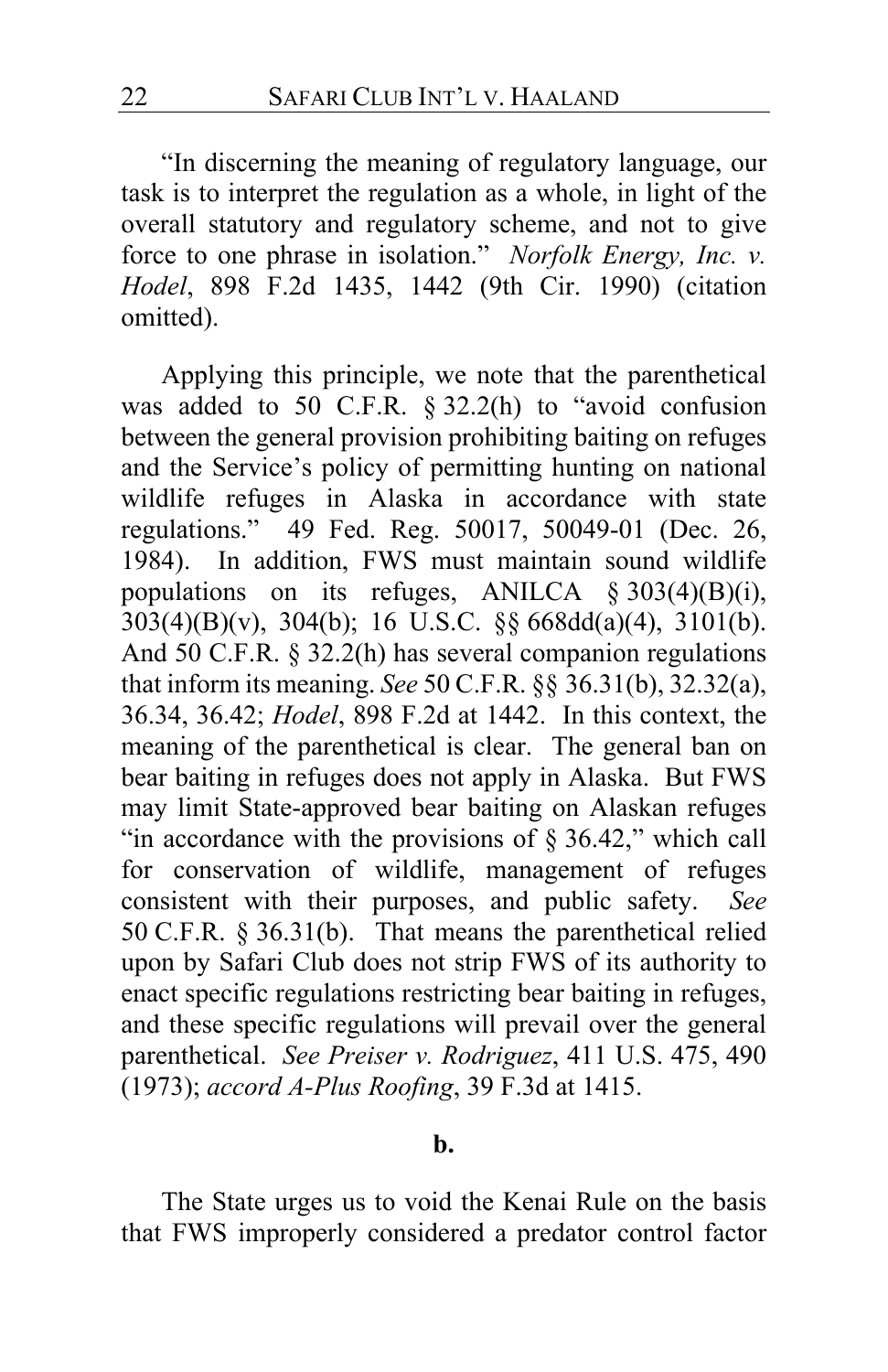not contemplated by Congress, as shown by its alleged focus on the success rate of bear baiting.We decline to do so because we review final agency actions and the rationales therein, *Vt. Yankee*, 435 U.S. at 549; *Dep't of Com*., 139 S. Ct. at 2573, and the final Kenai Rule does not mention "predator control."

#### **c.**

Safari Club makes two discrete sub-arguments as to the conservation basis for the Kenai Rule.First, Safari Club contends that the higher brown bear mortality cited in the Kenai Rule stems from the State's increased harvest cap on brown bears, not the practice of bear baiting.Per Safari Club, the Kenai Rule is futile because it does not reduce the harvest levels set by the State and has no real conservation impact.Second, Safari Club maintains that the brown bear baiting element of the Kenai Rule violates a previous refuge management plan that endorsed predator control. On our examination of the record and applicable law, we conclude that Safari Club is wrong on both of those contentions.

It is true that FWS has no authority over harvest caps set by the State, or the number of brown bears killed outside the Kenai Refuge.But FWS has a statutory duty to conserve brown bears in the Kenai Refuge. ANILCA §§ 303(4)(B)(i), 304(b); 16 U.S.C. §§ 668dd(a)(4)(A), 3101(b). The Kenai Rule relates only to the refuge and offers a comprehensive and reasonable explanation as to why its ban on baiting will conserve the Kenai Refuge brown bear population. 81 Fed. Reg. 27035–37.

Kenai brown bears are a small, isolated population with "one of the lowest reproductive potentials of any North American mammal." 81 Fed. Reg. 27035.In 2013, the year before the State allowed brown bear baiting, twelve brown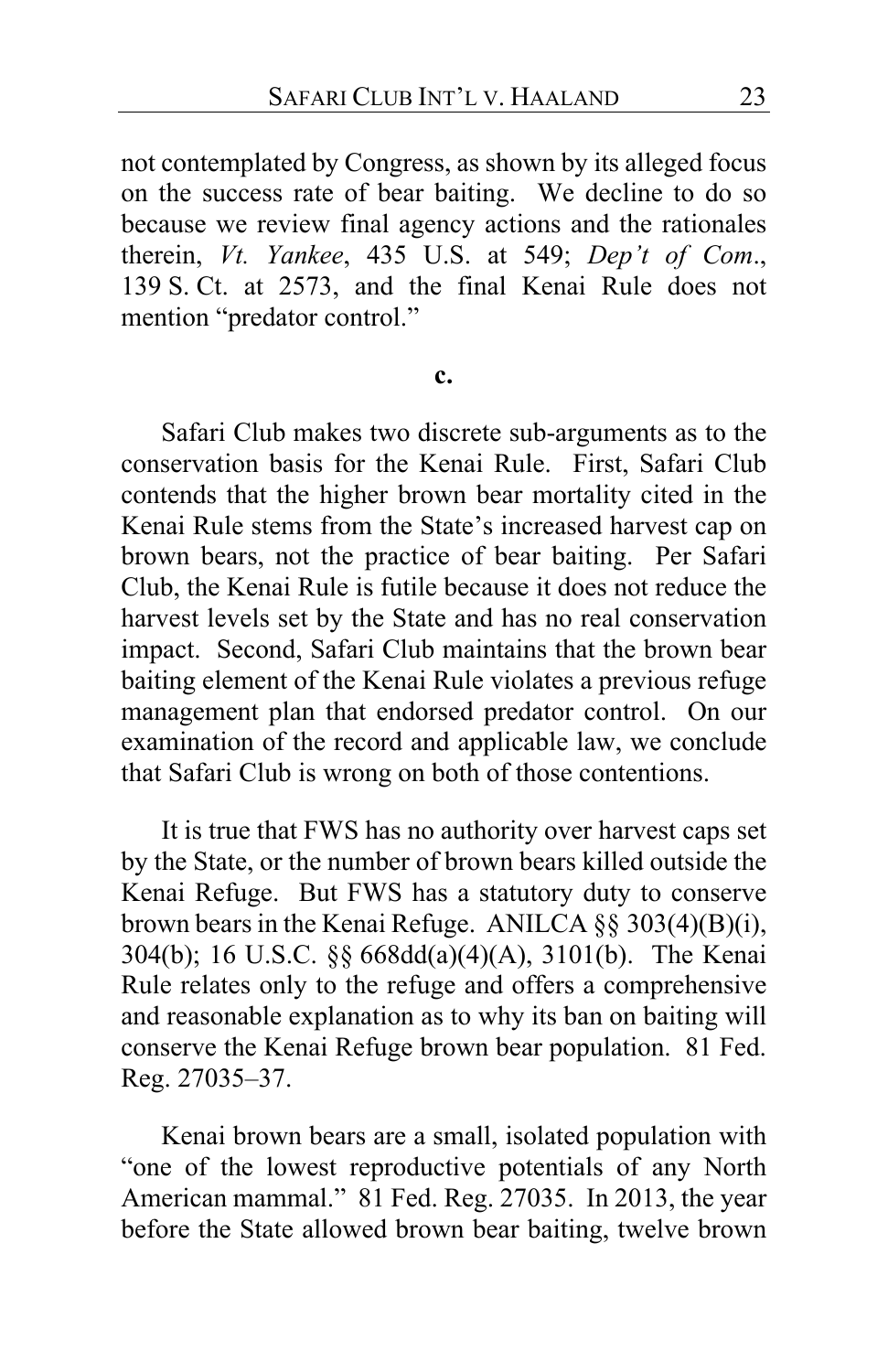bears were harvested in Game Management Unit 7, which borders the Kenai Refuge. 81 Fed. Reg. 27036.In 2014, the first year of brown bear baiting outside the Kenai Refuge, thirty-eight brown bears, twenty-eight of which were taken over bait, were harvested in Game Management Unit 7. *Id*. And forty of the sixty-five brown bears harvested on the peninsula surrounding the Kenai Refuge in 2014, or sixtytwo percent of such takes, were from bear baiting. *Id*.After modeling this harvest data and the associated brown bear population trends, FWS concluded that "allowance of take of brown bears over bait [in the Kenai Refuge] would increase human-caused mortality [] to levels which would continue to reduce the population, with potential to result in conservation concerns to this population" of Alaskan brown bears. 81 Fed. Reg. 27036–37.

Given this context, Safari Club's contention that the Kenai Rule will not help conserve brown bears in the refuge cannot stand.The record readily supports FWS' conclusion that baiting of brown bears in the Kenai Refuge would significantly increase brown bear mortalities in the refuge "due to its high degree of effectiveness as a harvest method." 81 Fed. Reg. 27036.And the agency reasonably concluded from this information that prohibiting baiting would help conserve the brown bears in the Kenai Refuge as required by ANILCA and the Improvement Act, irrespective of the State's harvest cap on brown bears. 81 Fed. Reg. 27035–37.

Safari Club further urges that an internal FWS email is evidence that the conservation concerns undergirding the brown bear baiting part of the Kenai Rule are unavailing because they are grounded in predator control and contradict a 2010 management plan allegedly endorsing predator control in the refuge. But this email is not part of the final Kenai Rule and the accompanying explanation for that rule's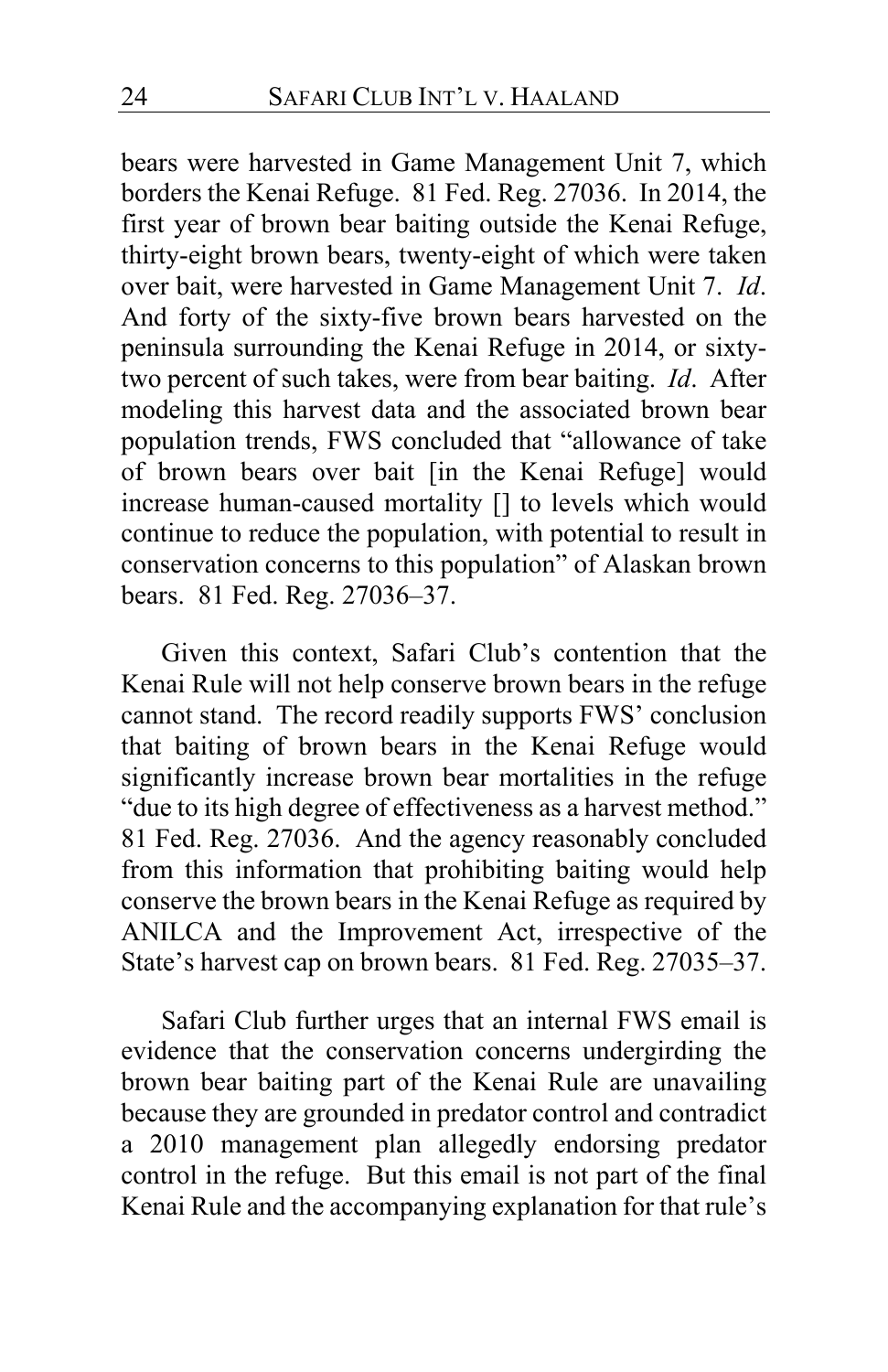adoption, to which the scope of our review is limited. *See Home Builders*, 551 U.S. at 659; *Chenery Corp.*, 332 U.S. at 196. The final Kenai Rule does not cite predator control and we cannot "reject an agency's stated reasons for acting simply because the agency might also have had other unstated reasons" for acting as it did. *Dep't of Com.*, 139 S. Ct. at 2573. In any event, this cited FWS email does not even mention the Kenai Rule and its relevance to this case has not been established by Safari Club.

### **d.**

The State and Safari Club assert that the brown bear baiting part of the Kenai Rule is arbitrary and capricious because its public safety rationale is an unexplained change in agency position from FWS' authorization of black bear baiting in a 2007 compatibility determination (CD) for the Kenai Refuge.This claim is accompanied by an argument that the public safety basis for the bear baiting part of the Kenai Rule is unsupported by the record. We conclude that the State and Safari Club misconstrue the conclusions of the 2007 CD and the Kenai Rule administrative record, so we affirm the district court's ruling on this issue.

Both the State and Safari Club read the 2007 CD as stating that bear baiting is not a public safety hazard.They are wrong. Because FWS lacked evidence on the issue, the 2007 CD did not reach a definitive conclusion on whether baiting increases the risk that bears will become conditioned to human food and threaten public safety. FWS instead determined that the problem of bear conditioning to human food "deserves additional attention . . . and the potential concern for human and non-target-bear safety around the bait station itself is of interest."Although FWS designated black bear baiting as a compatible use of the Kenai Refuge, it cautioned that such baiting "is tightly controlled currently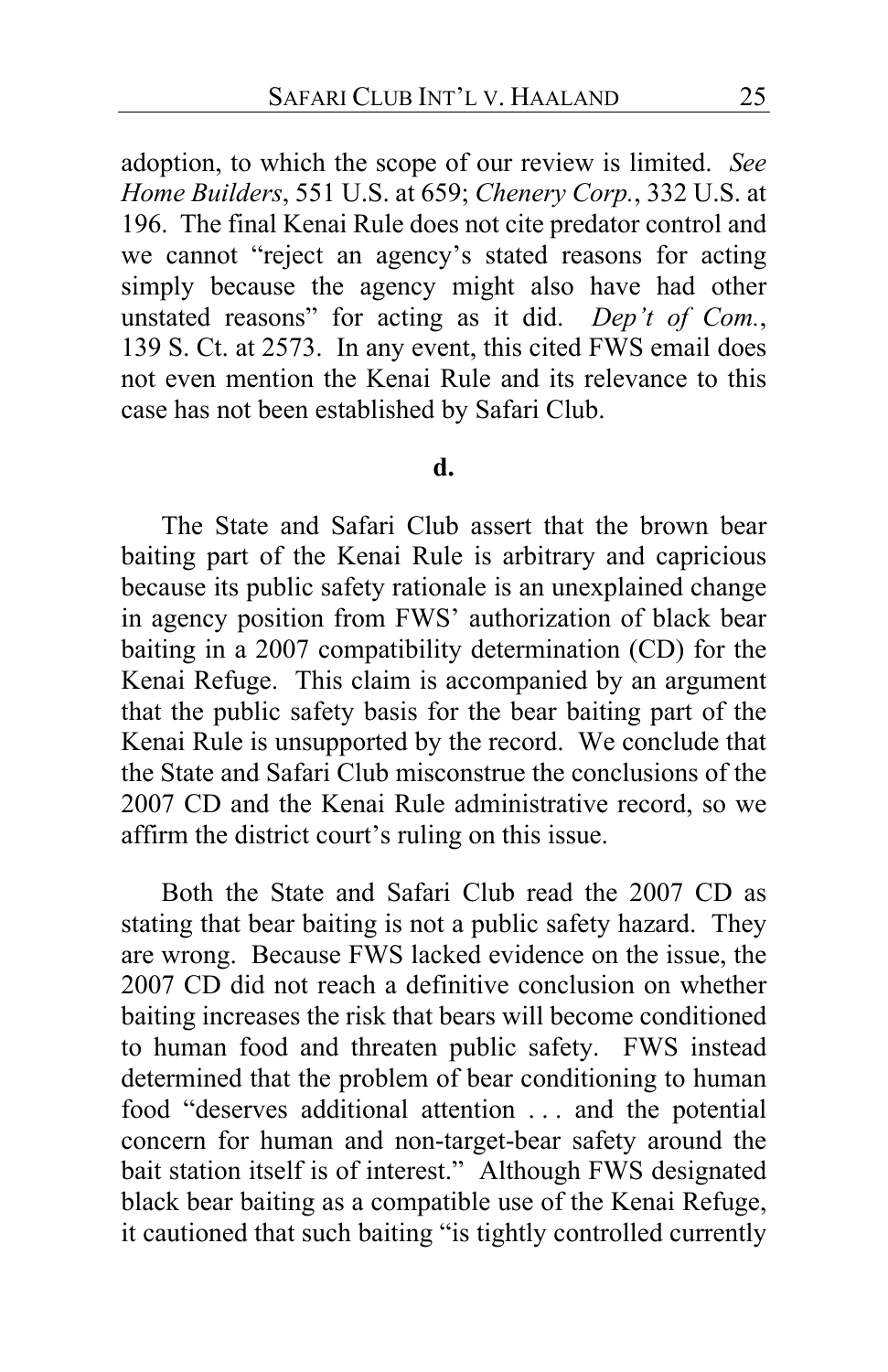to ensure compatibility. Attention will be given to the program in the future as well to determine if additional changes are warranted, in particular to any developing human safety concerns or noticeable impacts to the area's brown bear population."

There is no conflict between the Kenai Rule and the 2007 CD because the Kenai Rule revisited the bear foodconditioning and public safety questions left open in the 2007 CD. 81 Fed. Reg. 27037.In enacting the Kenai Rule, FWS cited two studies not discussed in the 2007 CD (the Herrero Books) for the proposition that "food-conditioning of bears results in increased potential for negative humanbear encounters and increased risk to public safety." *Id*.The Herrero Books explain the dangers from bears that are habituated to people or have learned to feed on human food, highlight that habituation combined with food-conditioning "has been associated with a large number of injuries" to humans, and indicate food-conditioning of bears may result from exposure to human food at bait stations.The Kenai Rule also cited data that, when the State authorized brown bear baiting outside the Kenai Refuge, such baiting greatly increased, which engendered an "increased potential for human-bear conflicts." 81 Fed. Reg. 27037 (explaining that the number of bear baiting stations grew by 100 after the State allowed baiting of brown bears).

Considering this information, FWS reasonably concluded that allowing brown bear baiting in the Kenai Refuge will cause public safety issues by exacerbating habituation and food-conditioning and increasing the number of adverse human-bear interactions at baiting stations. 81 Fed. Reg. 27037. To the extent that the State and Safari Club claim the public safety basis for the bear baiting aspect of the Kenai Rule is void for lack of data, they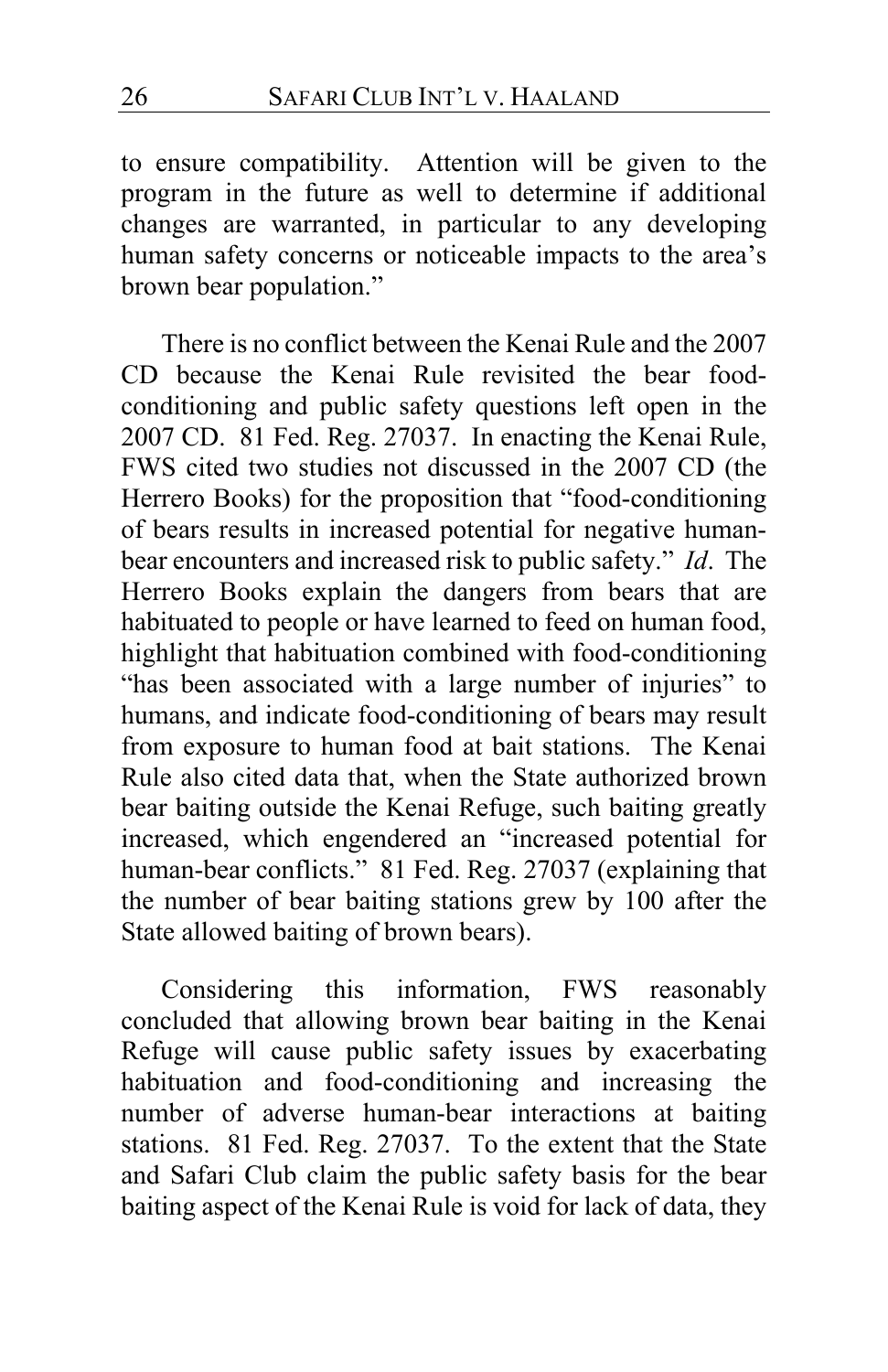are incorrect.An agency need not "support its conclusions with empirical research" and can "rely on its experience, even without having quantified it in the form of a study." *Sacora v. Thomas*, 628 F.3d 1059, 1069 (9th Cir. 2010).

Safari Club urges a contrary conclusion on the basis that the Herrero Books are irrelevant because they do not address bear baiting but instead pertain to garbage dumps and a past but discontinued federal practice of feeding bears in national parks. This argument is futile. We substantially defer to agency scientific determinations, *Balt. Gas & Elec. Co. v. Nat. Res. Def. Council, Inc.*, 462 U.S. 87, 103 (1983), especially if they require technical expertise, *Locke*, 776 F.3d at 994. And in claiming bear baiting and foodconditioning are dissimilar, Safari Club overlooks the suggestion in the Herrero Books that food-conditioning of bears can occur at baiting stations and creates increased public safety risks. 81 Fed. Reg. 27037.

No proper ground for reversal exists here. FWS rationally set out its reasons for enacting the Kenai Rule, *see In re Big Thorne Project*, 857 F.3d 968, 976 (9th Cir. 2017) ("[T]he agency must rationally explain why it did what it did."), and we are not a panel of scientists empowered to instruct agencies on how to choose among scientific studies, nor can we correctly order the agency to explain every possible uncertainty in scientific realms that are properly entrusted to its expertise, *see Bair v. Calif. Dep't of Transp.*, 982 F.3d 569, 578 (9th Cir. 2020). Applying these principles, we reject the assertions by the State and Safari Club with regard to the public safety justification of the brown bear baiting part of the Kenai Rule and affirm the grant of summary judgment for FWS on this issue. *See Balt. Gas & Elec. Co.*, 462 U.S. at 103; *Locke*, 776 F.3d at 994. The responsible federal agency, here FWS, has presumptive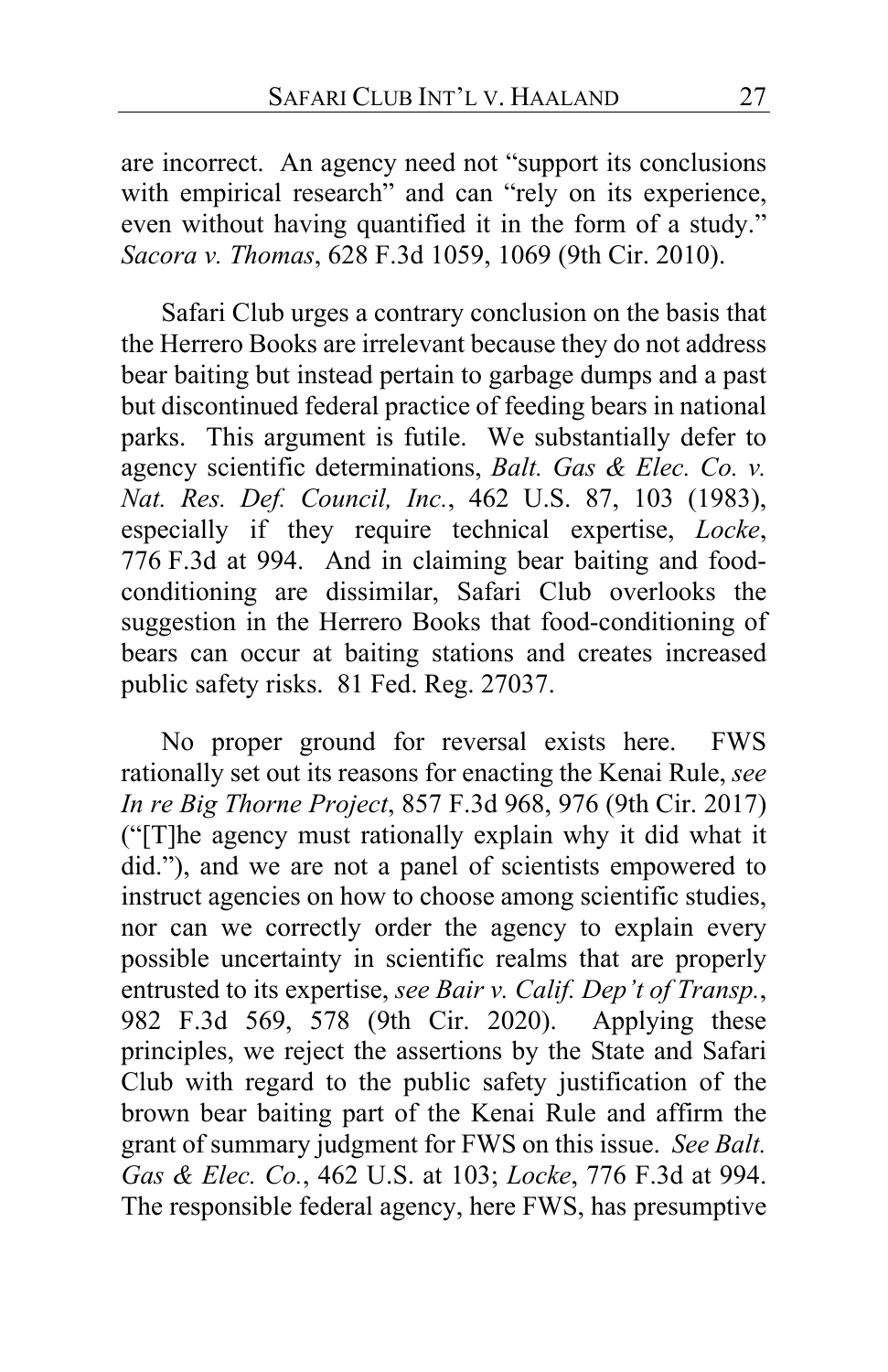scientific expertise on how practices of feeding brown bears may relate to human safety and the likelihood that the endangered bear population can be maintained or increased.

**ii.**

Apart from its APA claims as to brown bear baiting, Safari Club argues that the Skilak WRA hunting part of the Kenai Rule is arbitrary and capricious because: (1) FWS did not articulate any sufficient basis for banning coyote, lynx, and wolf hunting in the Skilak WRA; (2) the record undercuts FWS' finding that hunting in the Skilak WRA will curb other recreation; (3) FWS did not explain the basis for its changed position on coyote, lynx, and wolf hunting within the Skilak WRA; and (4) the district court applied the incorrect legal standard in disposing of the APA claims concerning the Skilak WRA. We disagree.

#### **a.**

Safari Club challenges the Skilak WRA aspect of the Kenai Rule on the basis that it is unsupported by areaspecific data or studies, or studies of animal behavior outside the Skilak WRA. In addition, Safari Club insists that the Kenai Rule's ban on hunting of coyotes, lynx, and wolves should be vacated because it is the product of conjecture by FWS.Neither contention warrants reversal of the summary judgment order.

There are no site-specific studies concerning how the hunting of coyotes, lynx, and wolves in the Skilak WRA would affect those species because this area has been closed to such hunting for decades. 81 Fed. Reg. 27038. FWS cannot cite nonexistent studies in the rulemaking process. *See Locke*, 776 F.3d at 995 (holding that federal agencies need not carry out "new tests or make decisions on data that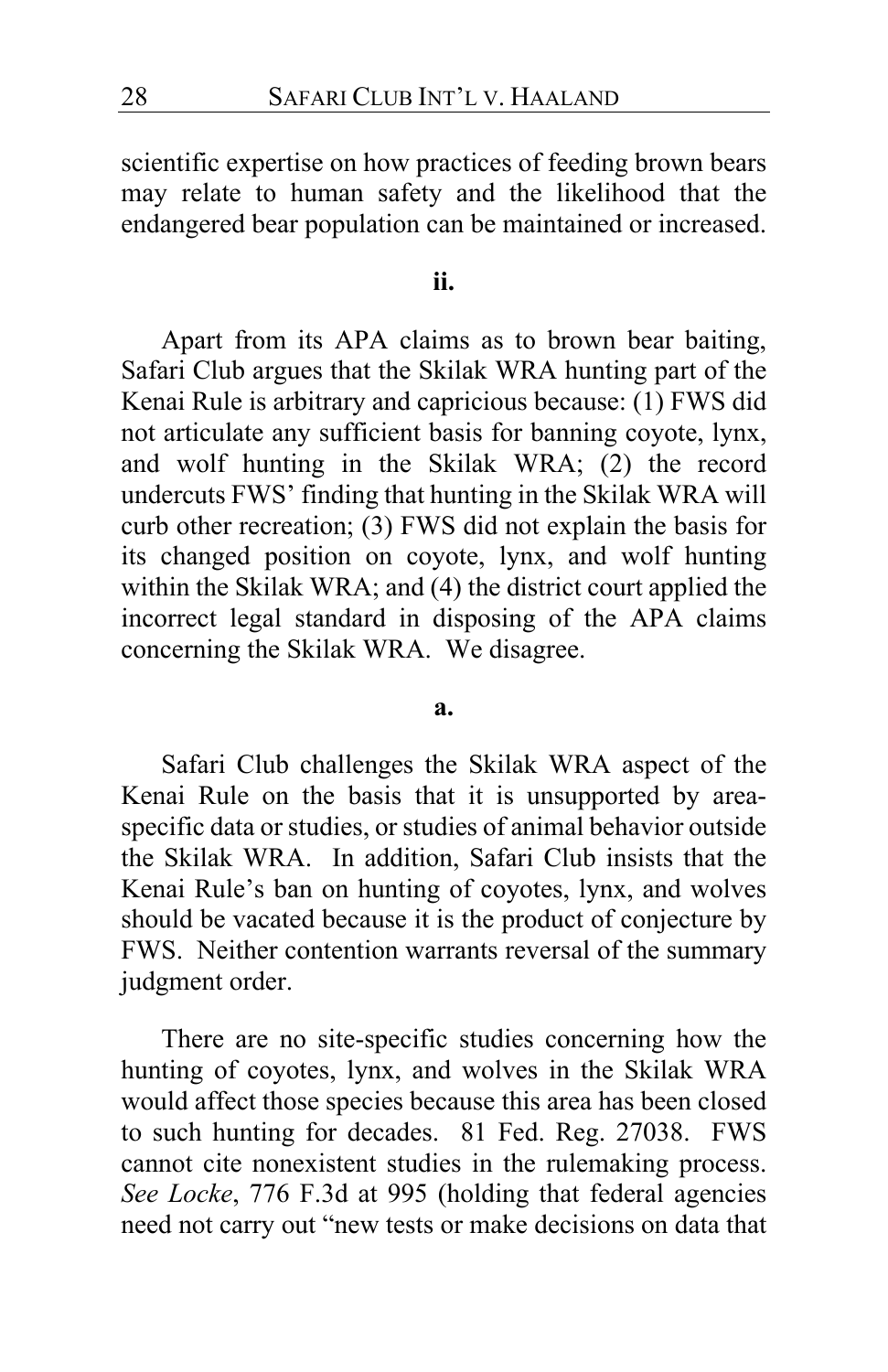does not yet exist"). And Safari Club identifies no studies on how hunting impacts the behavior of coyotes, lynx, and wolves outside of the Skilak WRA, so FWS cannot be faulted for not relying on such materials. *See id*. In such a situation, where the record is devoid of pre-existing studies to clarify the impact of policies on threatened animal species, the default rule is to rely on a specialized federal agency's presumptive expertise in the subject. *See Far East Conf. v. U.S.*, 342 U.S. 570, 574–75 (1952) ("[R]egulation of business entrusted to a particular agency [is] secured, and the limited functions of review by the judiciary are more rationally exercised, by preliminary resort for ascertaining and interpreting the circumstances underlying legal issues to agencies that are better equipped than courts by specialization, by insight gained through experience, and by more flexible procedure."); *ASARCO, Inc. v. OSHA*, 746 F.2d 483, 490 (9th Cir. 1984) (stipulating that an agency has "leeway where its findings must be made on the frontiers of scientific knowledge," including in environmental contexts (citations omitted)). Indeed, one reason for the growth of administrative agencies and their primacy in specialized areas is that the designated agency can staff up with scientists or other experts, *see Marsh v. Or. Nat. Res. Council*, 490 U.S. 360, 378 (1989) ("[A]n agency must have discretion to rely on the reasonable opinions of its own qualified experts."), and give a rational basis for its decisions, *see McFarland v. Kempthorne*, 545 F.3d 1106, 1113 (9th Cir. 2008). This approach is particularly beneficial in areas like environmental law that rely heavily on agency scientific judgments. *See, e.g.*, *Mont. Sulphur & Chem. Co. v. U.S. EPA*, 666 F.3d 1174, 1183 (9th Cir. 2012).

Our caselaw further explains that a rulemaking agency is allowed to "rely on its experience, even without having quantified it in the form of a study." *Sacora*, 628 F.3d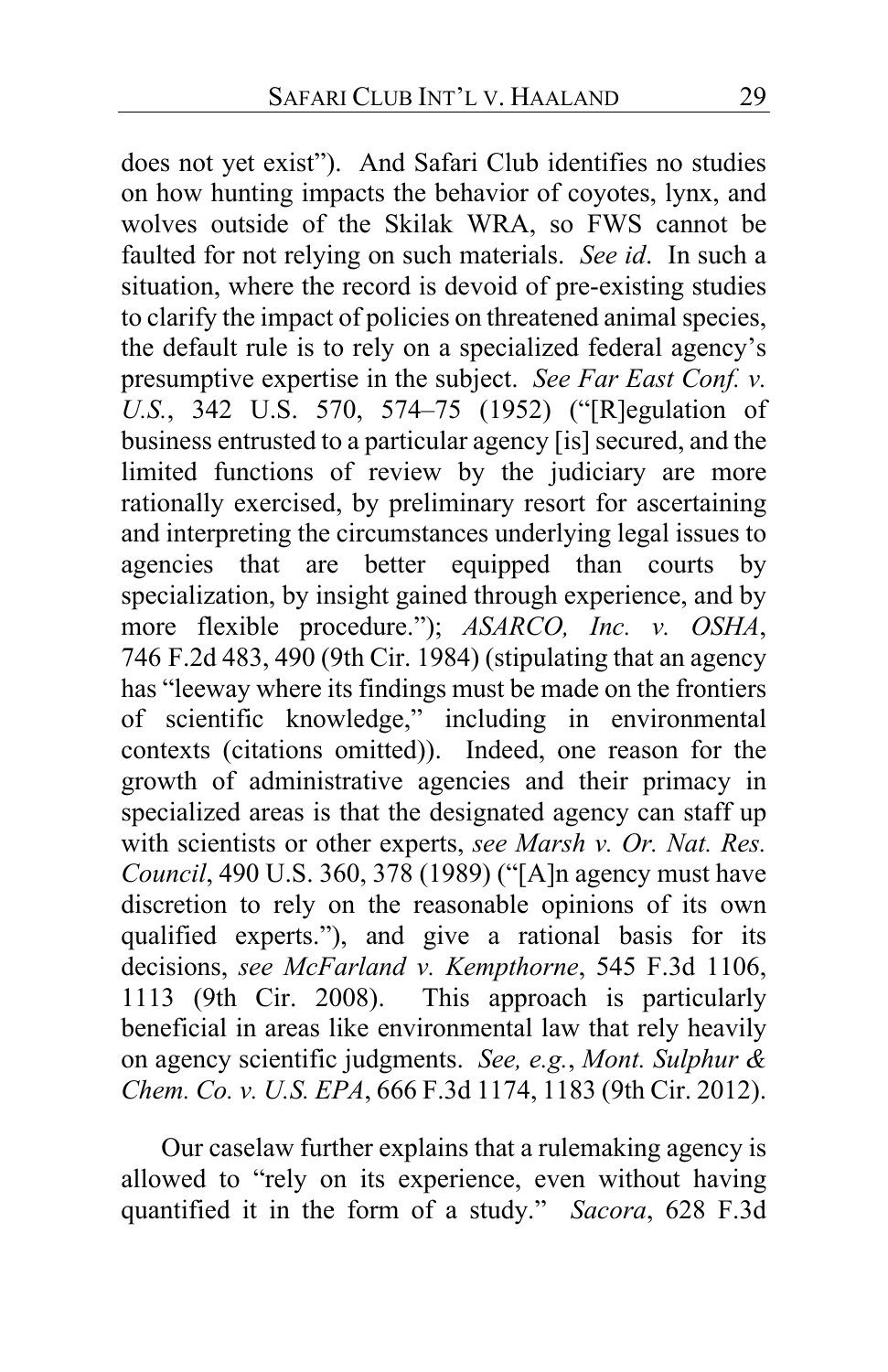at 1069; *see Peck v. Thomas*, 697 F.3d 767, 776 (9th Cir. 2012) (holding that an agency "is entitled to invoke its experience as a justification for [a] rule"). Stated differently, any common sense and predictive judgments undergirding a rule promulgated by an agency may properly be attributed to the agency's specialized subject-matter expertise. *See FCC v. Fox Television Stations*, 556 U.S. 502, 521 (2009); *Phoenix Herpetological Soc'y v. U.S. Fish & Wildlife Serv.*, 998 F.3d 999, 1006 (D.C. Cir. 2021). This principle of administrative law applies with particular force where, as here, the "agency's predictive judgment (which merits deference) makes entire sense." *Fox Television Stations*, 556 U.S. at 521. In such contexts, the agency need only articulate a rational basis for the disputed decision or rule. *See Arrington v. Daniels*, 516 F.3d 1106, 1114 (9th Cir. 2008); *accord Dep't of Com.*, 139 S. Ct. at 2570–71 (holding that, where available evidence required a "weighing of incommensurables under conditions of uncertainty," the agency had satisfied its legal obligation to "consider the evidence and give reasons for [the agency's] chosen course of action"); *Sacora*, 628 F.3d at 1069 (stipulating that the APA does not require an agency to "support its conclusions with empirical research" during the administrative rulemaking process).

Applying these principles, it is significant that coyotes, lynx, and wolves are all wary animals that occur in low densities in the Skilak WRA, which extends across a relatively small land area within the Kenai Refuge. 81 Fed. Reg. 27037–38. The State approved sport hunting of these species in the Skilak WRA because this area is close to major population centers and highly accessible, inviting an inference that the hunting of coyotes, lynx, and wolves will be sufficiently popular to the point where this recreational activity would likely create hunting pressure on these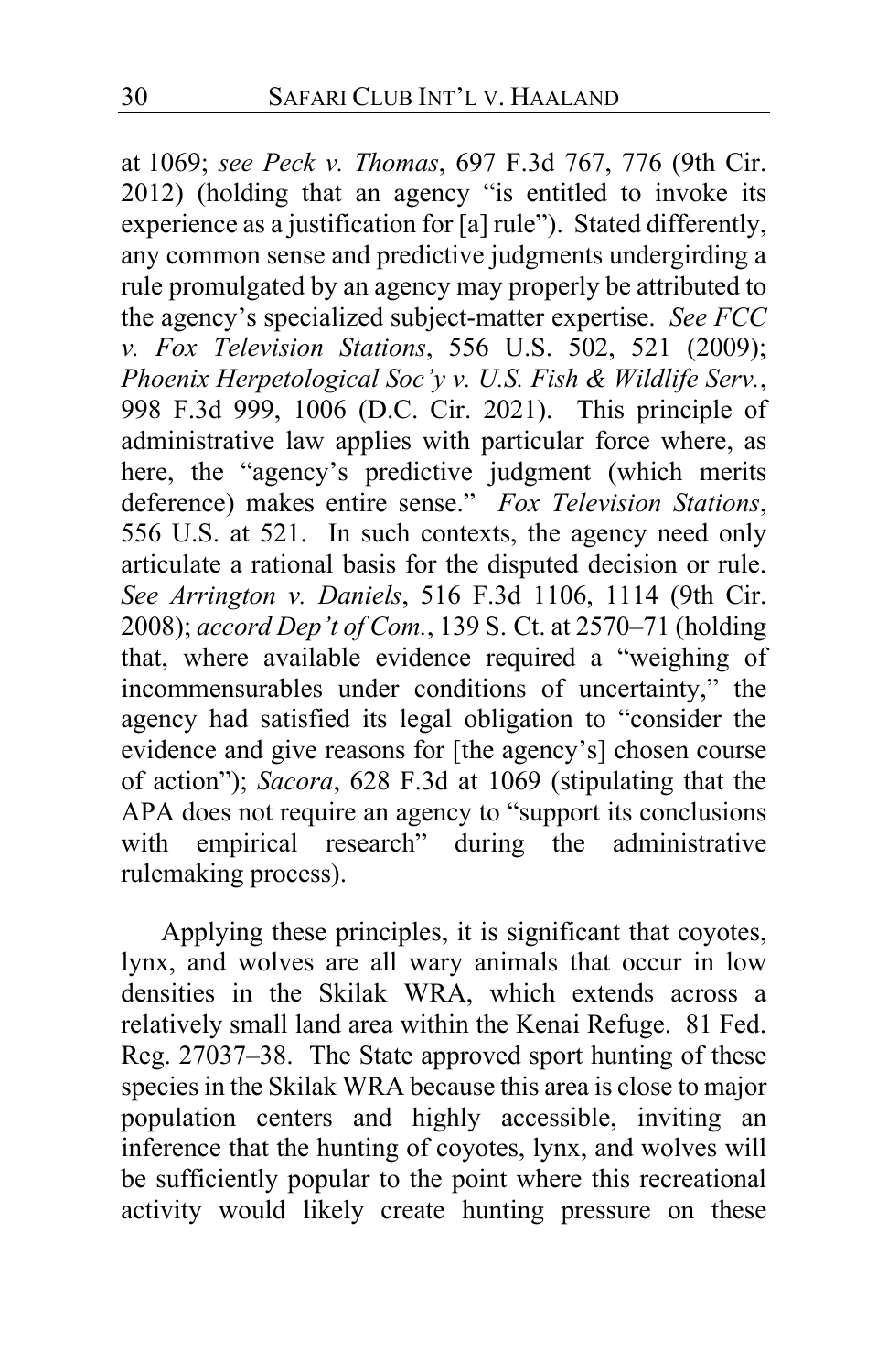species. *See* 81 Fed. Reg. 27038–39. And the record further confirms that the combination of "easy access and liberal harvest strategies" may adversely affect Alaskan lynx and wolf populations. The agency logically concluded from this information that hunting of coyotes, lynx, and wolves would likely affect their behavior and reduce their density in the Skilak WRA. 81 Fed. Reg. 27038.These changes would conflict with FWS' management objectives for the Skilak WRA by greatly "degrad[ing] opportunities for wildlife observation, photography, and environmental education and interpretation." *Id*. It stands to reason that hunting and killing members of highly dispersed species like coyotes, lynx, and wolves within a confined land area such as the Skilak WRA would greatly reduce opportunities to observe those three species in the Skilak WRA. *See id*.Because there is a rational basis for the Kenai Rule's ban on the hunting of coyotes, lynx, and wolves in the Skilak WRA, *see Arrington*, 516 F.3d at 1114, which was an "exercise in logic rather than clairvoyance," *see Fox Television Stations*, 556 U.S. at 521, this prohibition is not "so implausible that it could not be ascribed to a difference in view or the product of agency expertise," and we have no reason to grant relief on this basis, *see Kalispel Tribe*, 999 F.3d at 688.

### **b.**

Safari Club urges that the record defeats FWS' finding that hunting of coyotes, lynx, and wolves in the Skilak WRA will reduce their observability there.This argument relies on: (1) a 2007 compatibility determination (CD) that hunting has little effect on most wildlife, (2) FWS allowing hunting of other species in the Skilak WRA, 50 C.F.R.  $§ 36.39(i)(6)(iii)–(iv);$  and (3) the Board's finding that hunting coyotes, lynx, and wolves in the Skilak WRA will not limit their observability there.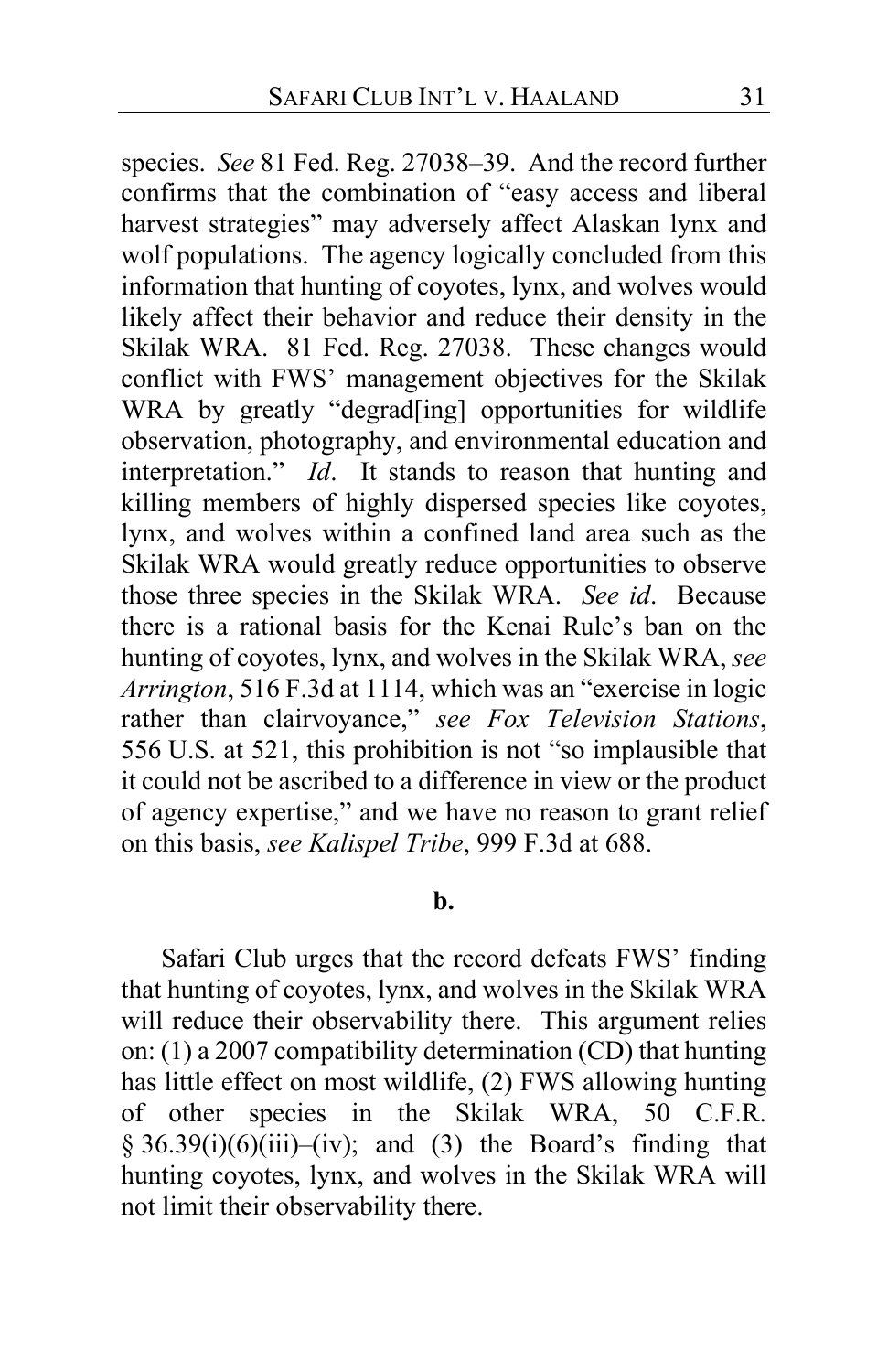None of these points supports Safari Club. The 2007 CD is irrelevant because it pertains to the hunting program in effect at the time, which did not include coyotes, lynx, and wolves in the Skilak WRA. Nor is hunting of other species relevant to whether hunting coyotes, lynx, and wolves in the Skilak WRA will make them less observable there.And the Board's judgment regarding the effect of hunting on coyotes, lynx, and wolves in the Skilak WRA is irrelevant. Agencies have discretion to rely on their own expertise, *see Lands Council v. McNair*, 629 F.3d 1070, 1074 (9th Cir. 2010), and where, as here, there is little data related to a contested agency action, opposing discussion that "is itself highly speculative" is insufficient to defeat disputed agency assumptions and conclusions, *see Greenpeace Action v. Franklin*, 14 F.3d 1324, 1336 (9th Cir. 1992).

#### **c.**

Safari Club contests the Kenai Rule on the basis that FWS did not explain its changed reason for banning coyote, lynx, and wolf hunting in the Skilak WRA. Per Safari Club, this hunting restriction was initially grounded in preemption of predator control, but the final Kenai Rule predicated it on minimization of conflict between refuge uses and public safety. We reject these arguments because Safari Club mischaracterizes the record.

In 2013, FWS informed the Board that hunting of coyotes, lynx, and wolves in the Skilak WRA conflicted with FWS' long-standing management objectives and current management plan for the area. 78 Fed. Reg. 66063. Since the mid-1980s, the agency's management plans for the Skilak WRA have prioritized environmental education and wildlife viewing, and FWS has restricted hunting and trapping in the area so "wildlife would become more abundant, less wary, and more easily observed." 81 Fed.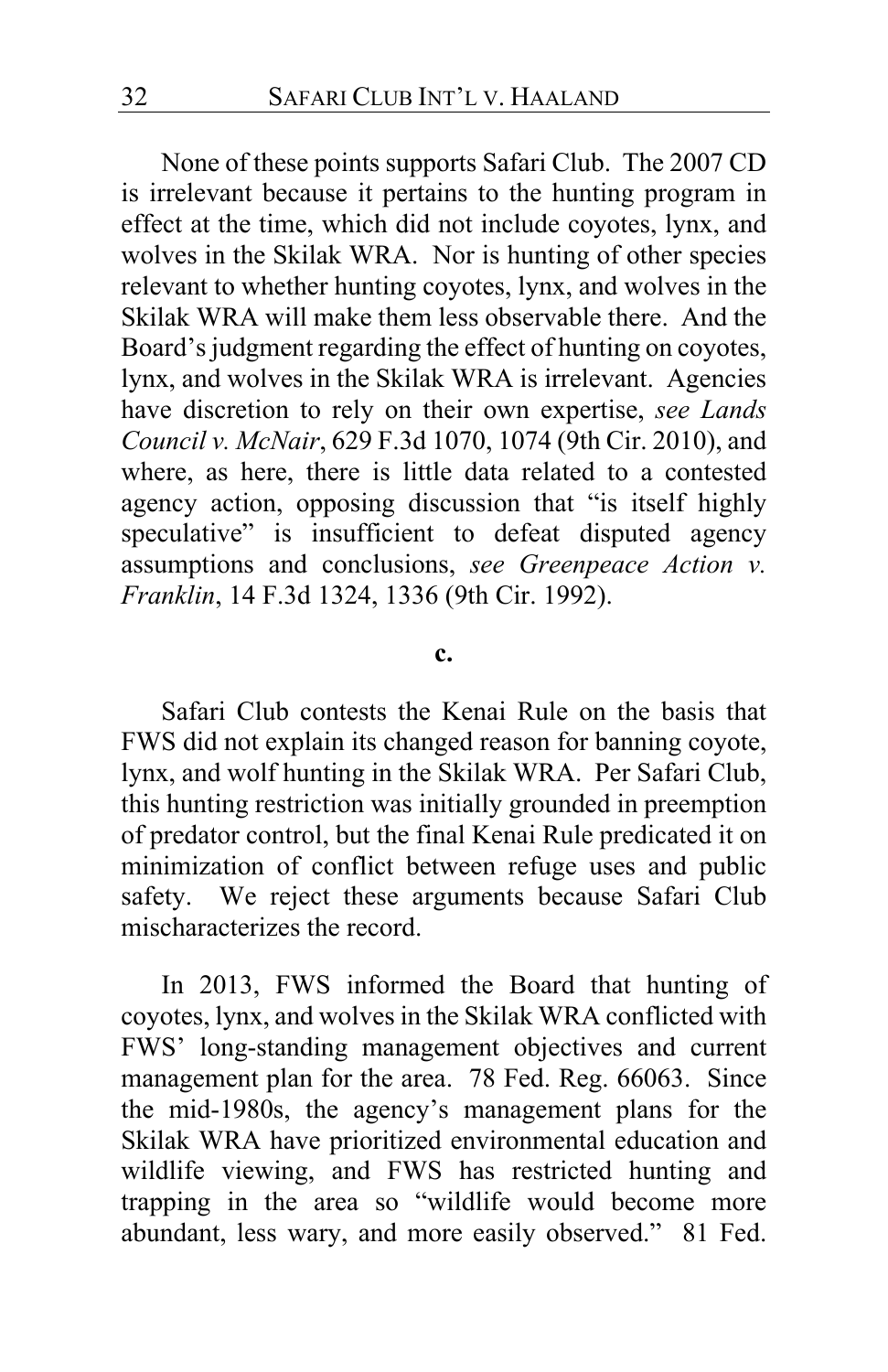Reg. 27038.The final Kenai Rule banned the hunting of coyotes, lynx, and wolves within the Skilak WRA for the same reason, to facilitate wildlife viewing, and was adopted to ensure consistency with the 2007 management plan for the area. 81 Fed. Reg. 27039.Given this consistency in FWS' rationale for banning hunting of coyotes, lynx, and wolves in the Skilak WRA, reversal of the summary judgment order is unwarranted.

### **d.**

Safari Club seeks reversal of the summary judgment order because the district court improperly imposed upon the State and Safari Club the burden of identifying the evidence or data in the record that FWS ignored in justifying its ban on coyote, lynx, and wolf hunting in the Skilak WRA. In the alternative, Safari Club asserts that, even if it had to identify materials ignored by FWS, it carried this burden by citing a supplemental EA for the 1985 Kenai Refuge conservation plan and two letters from the State to FWS regarding development of a Skilak WRA conservation plan.These contentions are unsupported by the law or the record.

To the extent that Safari Club chose to challenge the Kenai Rule as arbitrary and capricious because the agency did not address contrary record evidence, Safari Club had to support its arguments by specifically identifying the allegedly ignored record evidence for the district court. Otherwise, Safari Club's contentions on this point would consist of bare assertions unsupported by evidence in the record, which cannot survive summary judgment. *See* Fed. R. Civ. P.  $56(c)(1)(A)$ –(B) (noting that, at the summary judgment stage, parties must support claims by "citing to particular parts of materials in the record," or showing that the cited materials cannot create a genuine dispute of material fact for trial).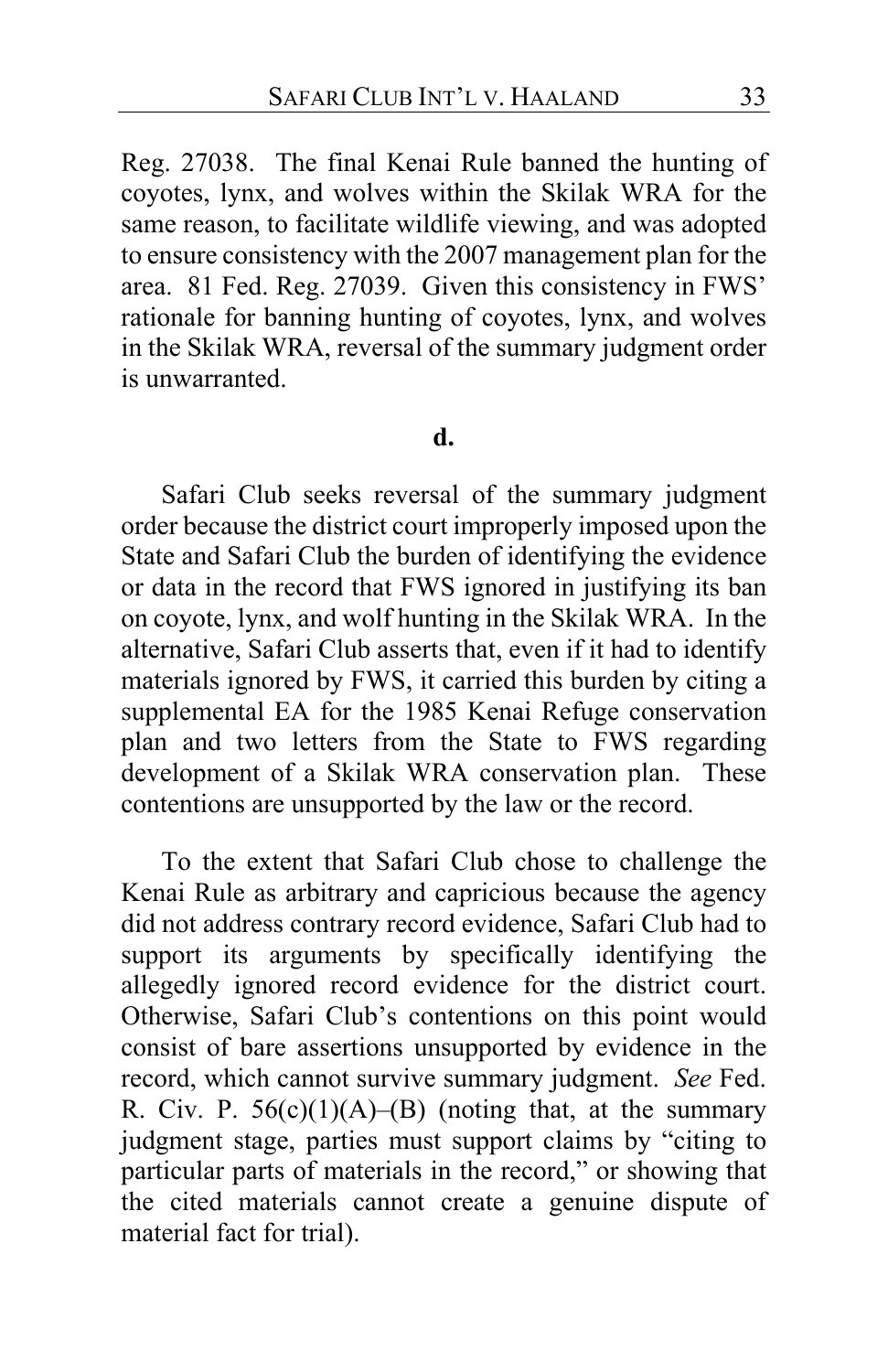Safari Club nevertheless mischaracterizes the supplemental EA for the 1985 Kenai Refuge conservation plan, which defines lynx and wolves as wildernessdependent species and states that "[i]ncreased recreational use would have negligible impacts over most of this area, but could result in some displacement of wilderness-dependent wildlife from the Skilak [WRA]."This supports, rather than defeats, FWS' conclusion that the hunting of coyotes, lynx, and wolves in the Skilak WRA would reduce opportunities for the public to view these species therein. 81 Fed. Reg. 27038.Safari Club's briefing and the administrative record also undercut its claim that FWS ignored this supplemental EA in enacting the final Kenai Rule. Safari Club describes this supplemental EA as "attached to" the 1985 Kenai Refuge conservation plan, and the final Kenai Rule cites to this 1985 conservation plan three times. *See* 81 Fed. Reg. 27031, 27038, 27039. In this context, we cannot, as Safari Club urges, vacate the Kenai Rule on the basis that FWS improperly ignored the supplemental EA for the 1985 Kenai Refuge conservation plan in enacting this rule. 81 Fed. Reg. 27031.

Safari Club's discussion of two letters from the State to FWS regarding the development of the 2007 management plan and 2010 conservation plan for the Skilak WRA is not persuasive because these documents are not part of the administrative record for the final Kenai Rule, a fact Safari Club concedes. *Powell*, 395 F.3d at 1029–30. Nor do we credit Safari Club's claim that these documents should have been in the administrative record.

"[A] court reviewing an agency's action may examine extra-record evidence only in limited circumstances that are narrowly construed and applied." *Goffney v. Becerra*, 995 F.3d 737, 747–48 (9th Cir. 2021) (cleaned up). These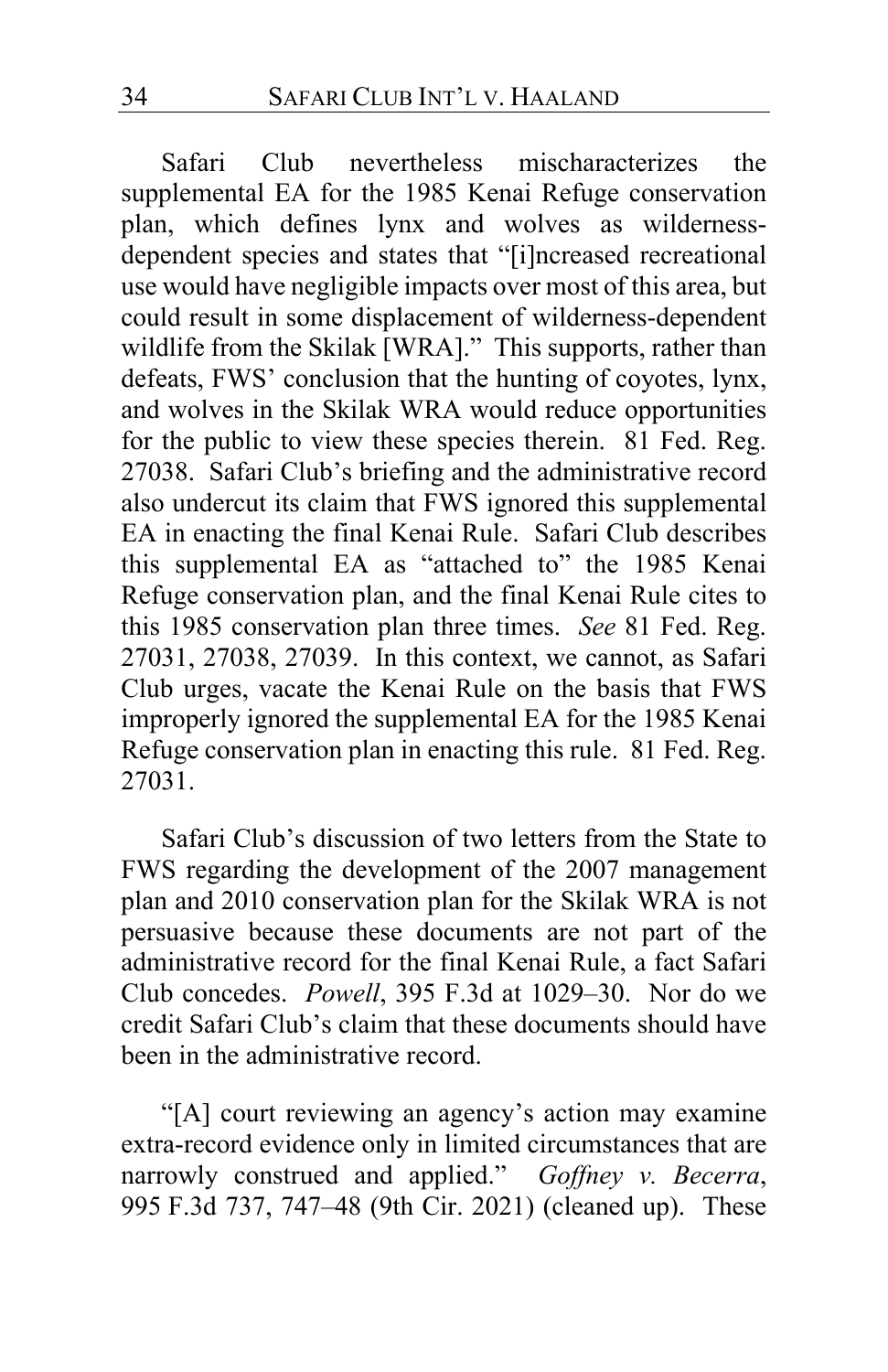circumstances exist where: (1) admission of extra-record evidence is necessary to ascertain whether the agency considered all relevant factors and explained its decision; (2) the agency relied on documents not in the record; (3) clarification of technical matter is needed; or (4) the agency acted in bad faith. *Powell*, 395 F.3d at 1030. Safari Club sets out no colorable arguments that any of these four circumstances are present here. It urges supplementation of the administrative record because: (1) the district court erroneously required Safari Club to identify evidence that FWS ignored in enacting the Skilak WRA aspect of the Kenai Rule; (2) the Skilak WRA element of the Kenai Rule is invalid for lack of supporting data; and (3) the letters from the State to FWS contain data showing that hunting of coyotes, lynx, and wolves in the Skilak WRA would not reduce opportunities to view those species therein.We have already explained that the first two contentions are incorrect. Nor do the letters cited by Safari Club contain any data as to the impact of hunting of coyotes, lynx, and wolves in the Skilak WRA on the observability of those species in the Skilak WRA.We decline to supplement the administrative record here because Safari Club sets out no grounds for doing so. *See Goffney*, 995 F.3d at 747–48. And agency actions benefit from a presumption of regularity, meaning courts must "presume that [the] agency properly designated the Administrative Record absent clear evidence to the contrary." *Id*. at 748. Safari Club identifies no such clear evidence, so we must presume that FWS properly defined the administrative record. *See id*. As a result, we will not consider Safari Club's extra-record evidence. *See id*.

### **iii.**

Safari Club finally claims that enactment of the Kenai Rule was procedurally improper because FWS did not make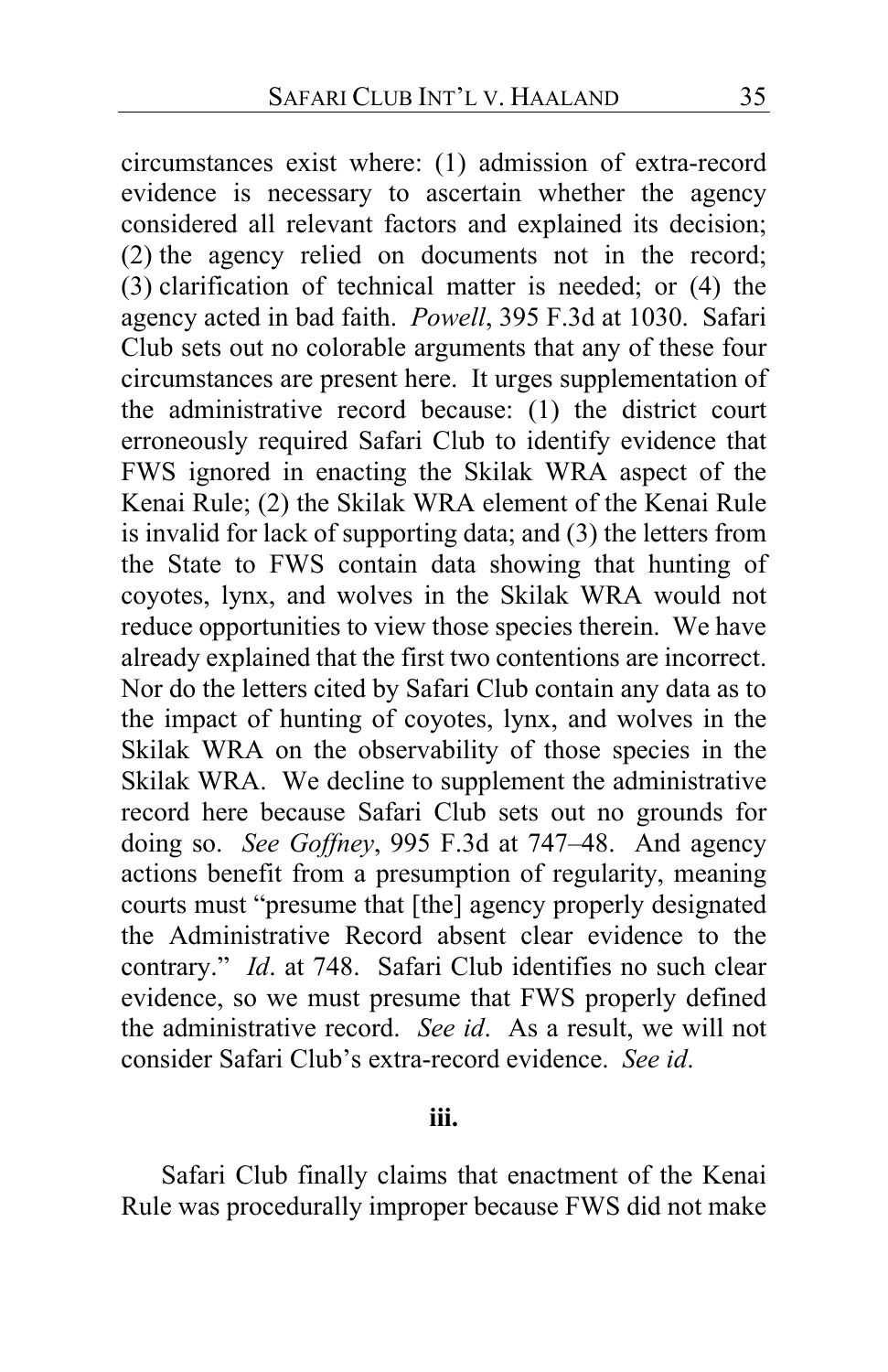necessary predicate findings that the baiting of brown bears and the hunting of coyotes, lynx, and wolves in the Skilak WRA are incompatible with refuge purposes. This assertion relies on a 2007 compatibility determination (CD) in which FWS classified hunting of brown bears and furbearers, which Safari Club defines as "predators," as a compatible use of the Kenai Refuge.Safari Club further notes that the 2007 CD deemed black bear baiting a compatible use of the Kenai Refuge and treats this conclusion as applicable to brown bears.

But ANILCA does not require FWS to follow any formal procedures or issue any findings before regulating human uses of the Kenai Refuge. *See* ANILCA § 304(b). FWS may exercise this power based on various factors including compatibility with refuge purposes, public health and safety, and resource protection. 50 C.F.R. § 36.42(b). FWS addressed all of these factors in the Kenai Rule. 81 Fed. Reg. 27035–39.And, although FWS must give advance notice, conduct public hearings, and publish its decision in the Federal Register before issuing a hunting restriction or permanent closure, FWS complied with these procedures, so reversal on procedural grounds is unwarranted. *See*  50 C.F.R. § 36.42(e); 81 Fed. Reg. 27032; 78 Fed. Reg. 66061–64.

In any case, Safari Club's reliance on the 2007 CD is unavailing because it states that hunting is a compatible use of the Kenai Refuge subject to any stipulations needed to ensure compatibility.These stipulations included the restrictions on brown bear baiting and hunting in the Skilak WRA "for visitor safety [or] to protect other values such as promoting wildlife viewing and photography." FWS' codification of these restrictions in the Kenai Rule is consistent with this CD. 81 Fed. Reg. 27039; 78 Fed. Reg.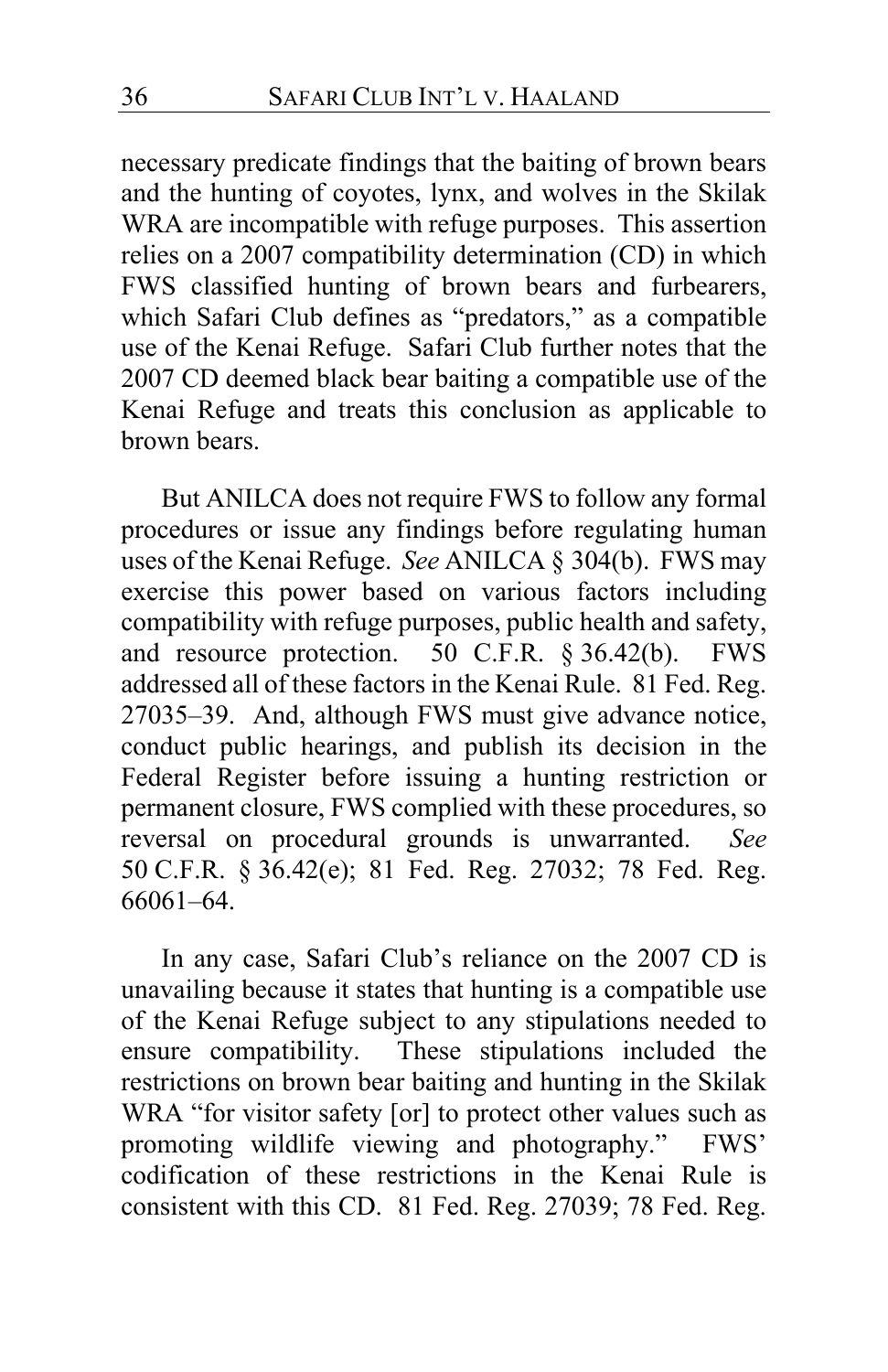66063.The agency would otherwise have neglected its statutory duty to manage the Kenai Refuge in line with the purpose of that refuge and its management plans. ANILCA §§ 303(4)(B)(i); 304(b); 304(g)(3). We reject Safari Club's request to disturb the district court's summary judgment order on grounds relating to the 2007 CD for these reasons.

# **D. The NEPA Claim**

The State and Safari Club set out a two-part NEPA argument. They first assert that the Kenai Rule changed the environmental status quo in the Kenai Refuge such that NEPA review is required.Second, the State and Safari Club claim that FWS improperly fulfilled its NEPA obligations for the Kenai Rule through categorical exclusions (CE).We reject this NEPA claim of the State and Safari Club.

Even assuming NEPA's procedures apply to the Kenai Rule,**[1](#page-36-0)** "[a]n agency satisfies NEPA if it applies its categorical exclusions and determines that neither an EA nor an EIS is required, so long as the application of the exclusions to the facts of the particular action is not arbitrary and capricious." *Bicycle Trails Councils of Marin v. Babbitt*, 82 F.3d 1445, 1456 n.5 (9th Cir. 1996). The disputed parts of the Kenai Rule codified longstanding constraints on

<span id="page-36-0"></span>**<sup>1</sup>** The government asserts that the Kenai Rule maintained the environmental status quo and NEPA is inapplicable because "NEPA procedures do not apply to federal actions that maintain the environmental status quo." *Kootenai Tribe of Idaho v. Veneman*, 313 F.3d 1094, 1114 (9th Cir. 2002), *abrogated on other grounds by Wilderness Soc'y v. U.S. Forest Serv.*, 630 F.3d 1173 (9th Cir. 2011). We need not address this issue because it is unnecessary to resolve this case. And the district court's grant of summary judgment on this basis does not control because we may affirm "on any ground supported by the record." *Oyama v. Univ. of Haw.*, 813 F.3d 850, 860 (9th Cir. 2015) (cleaned up).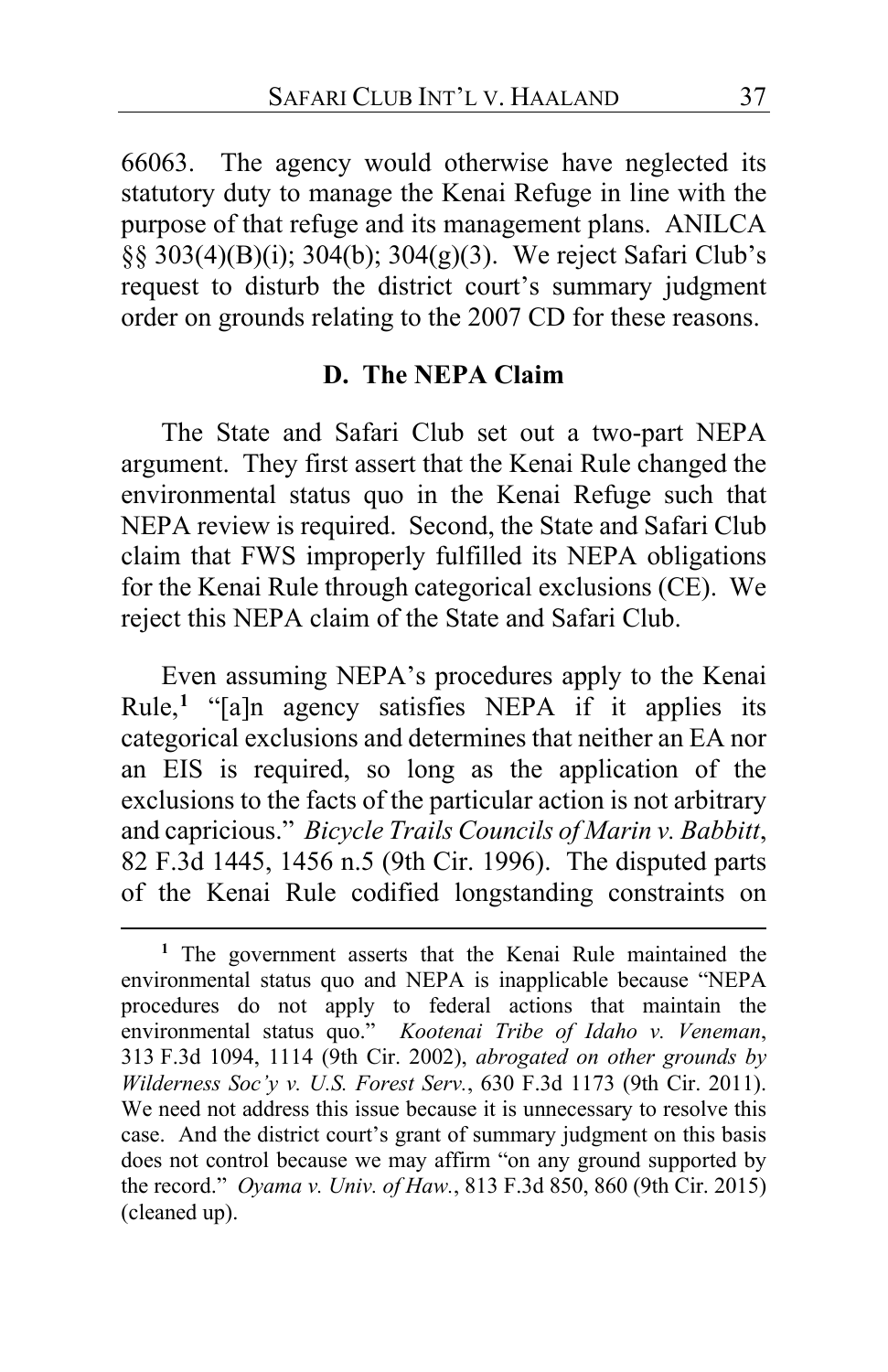hunting in the Kenai Refuge, 81 Fed. Reg. 27035, 27038; 80 Fed. Reg. 29279, and the fact that these limitations changed from state to federal restrictions did not alter the permitted levels of use in the Kenai Refuge. In this context, FWS sensibly decided that the Kenai Rule fits a CE for "issuance of special regulations for public use of [FWS] managed land, which maintain essentially the permitted level of use and do not continue a level of use that has resulted in adverse environmental impacts." 81 Fed. Reg. 27033. No basis for reversal exists here. *See Bicycle Trails*, 82 F.3d at 1456 n.5; *Cal. v. Norton*, 311 F.3d 1162, 1176 (9th Cir. 2002) ("In many instances, a brief statement that a categorical exclusion is being invoked will suffice [to comply with NEPA]."); *Nat'l Tr. for Historic Pres. v. Dole*, 828 F.2d 776, 781 (D.C. Cir. 1987) ("By definition, CE's are categories of actions that have been predetermined not to involve significant environmental impacts, and therefore require no further agency analysis absent extraordinary circumstances.").

The State and Safari Club urge us to hold otherwise because "extraordinary circumstances" required an EIS or EA for the Kenai Rule.We disagree. The State and Safari Club incorrectly suggest that their opposition to the Kenai Rule and the ensuing public controversy is an extraordinary circumstance that triggered FWS' obligation to prepare an EIS or EA."Mere opposition to an action does not, by itself, create a controversy within the meaning of NEPA regulations." *Am. Wild Horse Campaign v. Bernhardt*, 963 F.3d 1001, 1011 (9th Cir. 2020). "A project is highly controversial if there is a substantial dispute about the size, nature, or effect of the major Federal action rather than the existence of opposition to a use." *Bark v. U.S. Forest Serv.*, 958 F.3d 865, 870 (9th Cir. 2020) (cleaned up). No documents cited by the State and Safari Club indicate that